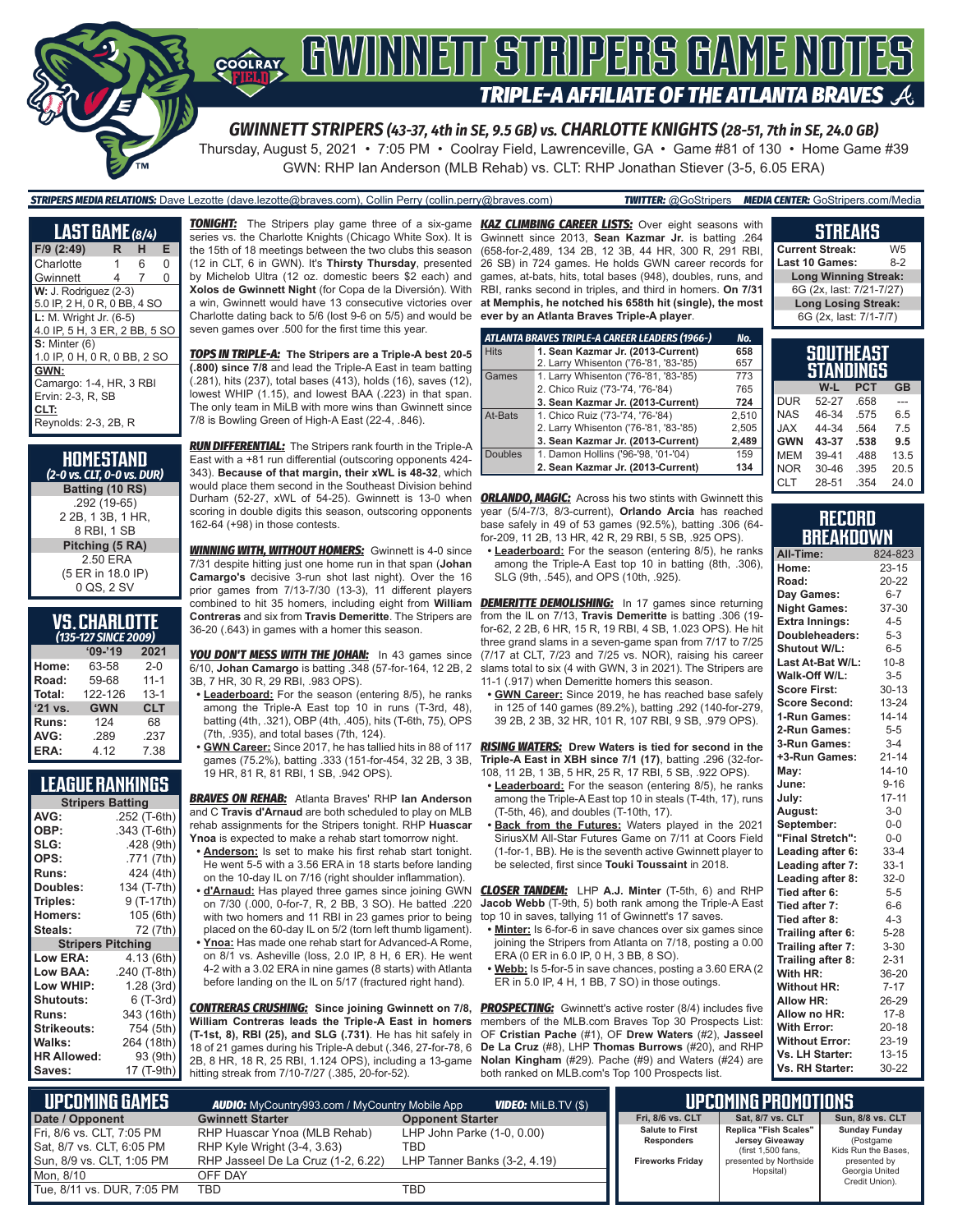

#### *THURSDAY, AUGUST 5, 2021 VS. CHARLOTTE*

#### **MANAGER MATT TUIASOSOPO**

**Matt Tuiasosopo** is in his first season as Gwinnett manager and his third season as a coach in the Atlanta Braves organization in 2021. He was named the seventh manager in team history on 3/30/21. Tuiasosopo is both the youngest manager in team history (turned 35 on 5/10) and the first former Gwinnett player to manage the club (hit .221 with 19 HR, 73 RBI in 178 games from 2016-17).

Tuiasosopo made his managerial debut in 2019 with Class-A Rome, leading the club to a 65-74 record and earning Atlanta's Bobby Cox Award for minor league manager of the year. He was set to return to Rome in 2020, but was reassigned to the Braves Alternate Training Site at Coolray Field once the MiLB season was canceled.

| Tuiasosopo's Managerial Career | Games | W-L     | <b>PCT</b> | <b>Plavoffs</b> |
|--------------------------------|-------|---------|------------|-----------------|
| With Gwinnett (1 Season):      | 80    | 43-37   | .538       |                 |
| MiLB Career (2 Seasons):       | 219   | 108-111 | .493       |                 |

*All staff bios available in the 2021 Stripers Media Guide*

| EJECTIONS (3)              |                          |                         |  |  |  |
|----------------------------|--------------------------|-------------------------|--|--|--|
| Player/Coach               | Date/Inning              | <b>Umpire</b>           |  |  |  |
| <b>Ryan Goins</b>          | 5/25 vs. MEM, 7th Inning | <b>HP Clint Vondrak</b> |  |  |  |
| <b>MGR Matt Tuiasosopo</b> | 6/3 vs. JAX, 8th Inning  | <b>HP Alex Tosi</b>     |  |  |  |
| <b>Travis Snider</b>       | 7/30 at MEM, 8th Inning  | HP John Bacon           |  |  |  |

| TEAM DEFENSE (6TH IN TRIPLE-A EAST)                                                                                  |                       |           |                          |            |            |           |           |
|----------------------------------------------------------------------------------------------------------------------|-----------------------|-----------|--------------------------|------------|------------|-----------|-----------|
| <b>PCT</b>                                                                                                           | G                     | ТC        | <b>PO</b>                | A          | Е          | <b>DP</b> | ТP        |
| .983                                                                                                                 | 80                    | 2857      | 2081                     | 728        | 48         | 79        |           |
| <b>Catchers</b>                                                                                                      |                       | <b>SB</b> | $\mathsf{cs}$            | <b>ATT</b> | <b>PCT</b> | <b>PB</b> | W-L       |
| Casteel, Ryan                                                                                                        |                       |           | 0                        |            | .000       |           | $1 - 1$   |
| Contreras, William                                                                                                   |                       | 5         | 0                        | 5          | .000       | 2         | $11 - 1$  |
| d'Arnaud. Travis                                                                                                     |                       | 0         | 0                        | 0          |            | ი         | $3-0$     |
| Jackson, Alex                                                                                                        |                       | 10        | 4                        | 14         | .286       |           | $11 - 12$ |
| Lucroy, Jonathan                                                                                                     |                       | 18        | 5                        | 23         | .217       |           | $8 - 15$  |
| Martinez, Carlos                                                                                                     |                       | 3         | 0                        | 3          | .000       |           | $2 - 1$   |
| Morales, Jonathan                                                                                                    |                       | 10        | 3                        | 13         | .231       |           | 7-7       |
| l Total:                                                                                                             |                       | 47        | 12                       | 59         | .203       | 7         | 43-37     |
| Outfield Assists (21):<br>Waters (8), Demeritte (4), Ervin (4), Sanchez (2),<br>Almonte (1), Inciarte (1), Pache (1) |                       |           |                          |            |            |           |           |
| Pitcher Pickoffs (2):                                                                                                |                       |           | Y. Lopez (1), Muller (1) |            |            |           |           |
|                                                                                                                      | Catcher Pickoffs (2): |           | Casteel (1), Jackson (1) |            |            |           |           |

## **STARTS**

|                    | <b>By Batting Order</b>                                                                     |  |  |  |  |  |  |  |
|--------------------|---------------------------------------------------------------------------------------------|--|--|--|--|--|--|--|
| 1:                 | Waters (55), Pache (11), Inciarte (6), Arcia (5), Almonte (1), Ervin (1), Sanchez (1)       |  |  |  |  |  |  |  |
| 2:                 | Pache (26), Kipnis (22), Arcia (13), Goins (7), Demeritte (3), Waters (3),                  |  |  |  |  |  |  |  |
|                    | Almonte (1), Camargo (1), Ervin (1), Gore (1), Heredia (1) Sanchez (1)                      |  |  |  |  |  |  |  |
| 3:                 | Arcia (34), Camargo (29), Demeritte (4), d'Arnaud (3), Jackson (3), Kipnis (3), Lucroy (3), |  |  |  |  |  |  |  |
|                    | Contreras (1)                                                                               |  |  |  |  |  |  |  |
| 4:                 | Camargo (29), Jackson (17), Demeritte (14), Lucroy (5), Contreras (4), Kipnis (4),          |  |  |  |  |  |  |  |
|                    | Almonte (3), Casteel (3), Kazmar Jr. (1)                                                    |  |  |  |  |  |  |  |
| 5:                 | Contreras (13), Lucroy (13), Goins (10), Kazmar Jr. (10), Almonte (8), Jackson (8),         |  |  |  |  |  |  |  |
|                    | Demeritte (5), Kipnis (5), Camargo (3), Snider (2), Casteel (1), Ervin (1), Sanchez (1)     |  |  |  |  |  |  |  |
| 6:                 | Goins (17), Kazmar Jr. (10), Casteel (9), Ervin (8), Snider (8), Demeritte (7),             |  |  |  |  |  |  |  |
|                    | Lucroy (5), Almonte (4), Sanchez (4), Waters (4), Pache (3), Jackson (1)                    |  |  |  |  |  |  |  |
| 7:                 | Ervin (20), Kazmar Jr. (15), Goins (10), Sanchez (10), Snider (10), Pache (5),              |  |  |  |  |  |  |  |
|                    | Casteel (4), Demeritte (3), Morales (2), Almonte (1)                                        |  |  |  |  |  |  |  |
| 8:                 | Sanchez (26), Ervin (11), Morales (11), Kazmar Jr. (9), Snider (7), Goins (5),              |  |  |  |  |  |  |  |
|                    | Casteel (4), Gore (4), Brugman (1), Martinez (1), Unroe (1)                                 |  |  |  |  |  |  |  |
| 9:                 | Starting Pitchers (48), Sanchez (10), Morales (8), Snider (3), Casteel (2), Ervin (2),      |  |  |  |  |  |  |  |
|                    | Gore (2), Kazmar Jr. (2), Martinez (2), Unroe (1)                                           |  |  |  |  |  |  |  |
| <b>By Position</b> |                                                                                             |  |  |  |  |  |  |  |
| C:                 | Jackson (23), Lucroy (23), Morales (14), Contreras (12), d'Arnaud (3), Martinez (3),        |  |  |  |  |  |  |  |
|                    | Casteel (2)                                                                                 |  |  |  |  |  |  |  |
| 1B:                | Camargo (32), Casteel (19), Snider (12), Kazmar Jr. (8), Morales (4), Lucroy (2),           |  |  |  |  |  |  |  |
|                    | Unroe (2), Goins (1)                                                                        |  |  |  |  |  |  |  |
| 2B:                | Kipnis (26), Goins (19), Sanchez (18), Kazmar Jr. (15), Arcia (1), Morales (1)              |  |  |  |  |  |  |  |
| 3B:                | Camargo (27), Kazmar Jr. (23), Sanchez (17), Goins (8), Arcia (3), Morales (2)              |  |  |  |  |  |  |  |
| SS:                | Arcia (43), Goins (21), Sanchez (14), Camargo (1), Kazmar Jr. (1)                           |  |  |  |  |  |  |  |
| LF:                | Waters (24), Ervin (20), Almonte (9), Gore (7), Snider (7), Kipnis (5), Arcia (4),          |  |  |  |  |  |  |  |
|                    | Demeritte (2), Heredia (1), Sanchez (1)                                                     |  |  |  |  |  |  |  |
| CF:                | Pache (43), Waters (26), Ervin (6), Inciarte (5)                                            |  |  |  |  |  |  |  |
| RF:                | Demeritte (31), Ervin (17), Waters (12), Almonte (8), Snider (8), Sanchez (3),              |  |  |  |  |  |  |  |
|                    | Camargo (1)                                                                                 |  |  |  |  |  |  |  |
| DH:                | Contreras (6), Jackson (6), Demeritte (3), Kipnis (3), Snider (3), Casteel (2), Pache (2),  |  |  |  |  |  |  |  |
|                    | Almonte (1), Arcia (1), Brugman (1), Camargo (1), Ervin (1), Inciarte (1), Lucroy (1)       |  |  |  |  |  |  |  |
|                    |                                                                                             |  |  |  |  |  |  |  |
|                    |                                                                                             |  |  |  |  |  |  |  |

|             | VS. 2021 OPPONENTS |          |              |               |         |             |              |  |  |  |  |  |  |
|-------------|--------------------|----------|--------------|---------------|---------|-------------|--------------|--|--|--|--|--|--|
|             | Home               | Road     | <b>Total</b> |               | Home    | <b>Road</b> | <b>Total</b> |  |  |  |  |  |  |
| ICLT        | $2 - 0$            | $11 - 1$ | $13 - 1$     | COL           | ---     | ---         | ---          |  |  |  |  |  |  |
| <b>DUR</b>  | ---                | $1 - 5$  | $1 - 5$      | LOU           | $4 - 2$ | $---$       | $4 - 2$      |  |  |  |  |  |  |
| <b>JAX</b>  | $1 - 5$            | ---      | $1 - 5$      | <b>MW DIV</b> | $4 - 2$ | $0-0$       | $4 - 2$      |  |  |  |  |  |  |
| <b>IMEM</b> | $5 - 1$            | 7-5      | $12 - 6$     |               |         |             |              |  |  |  |  |  |  |
| <b>INAS</b> | $6-6$              | $0-6$    | $6 - 12$     |               |         |             |              |  |  |  |  |  |  |
| <b>NOR</b>  | $5 - 1$            | $1-5$    | $6-6$        |               |         |             |              |  |  |  |  |  |  |
| I SE DIV    | $19 - 13$          | 20-22    | 39-35        |               |         |             |              |  |  |  |  |  |  |

### **LAST AT-BAT WINS** *(10)*

| The Stripers are 10-8 (.556) in games decided in the last at-bat in 2021. |                          |                                         |  |  |  |  |  |  |  |
|---------------------------------------------------------------------------|--------------------------|-----------------------------------------|--|--|--|--|--|--|--|
| Date/Opponent                                                             | <b>Score</b>             | <b>Game-Winning Play</b>                |  |  |  |  |  |  |  |
| 5/4 at Charlotte                                                          | 10-9 (12th)              | Almonte scores on E4 (Reynolds)         |  |  |  |  |  |  |  |
| 5/9 at Charlotte                                                          | 12-9 (10th)              | Camargo RBI single                      |  |  |  |  |  |  |  |
| 5/14 vs. Louisville                                                       | $2-1$ (8th)              | Arcia solo HR                           |  |  |  |  |  |  |  |
| 5/16 vs. Louisville                                                       | 5-4 (9th)*               | Arcia walk-off solo HR                  |  |  |  |  |  |  |  |
| 5/25 vs. Memphis                                                          | $2-1$ (9th) <sup>*</sup> | Kazmar walk-off single                  |  |  |  |  |  |  |  |
| 6/9-G2 at Memphis                                                         | $3-1$ (8th)              | Waters RBI single                       |  |  |  |  |  |  |  |
| 6/18 vs. Nashville                                                        | 8-7 (10th)*              | Arcia scores on E4 (Hiura on Lucroy FC) |  |  |  |  |  |  |  |
| 6/30 at Durham                                                            | $2-1$ (9th)              | Pache RBI single                        |  |  |  |  |  |  |  |
| 7/18 at Charlotte                                                         | 13-12 (9th)              | Contreras RBI double                    |  |  |  |  |  |  |  |
| 8/1 at Memphis                                                            | $4-2$ (9th)              | Ervin RBI single                        |  |  |  |  |  |  |  |

*\*Denotes "walk-off" win*

# **GWINNETT PLAYERS USED** *(54 IN 2021)*

**Pitchers (30)** Arano, Victor Biddle, Jesse Bradford, Chasen Burrows, Thomas Chavez, Jesse Davidson, Tucker De La Cruz, Jasseel *Edwards Jr., Carl* Flaa, Jay Greene, Shane Hernandez, Daysbel Horacek, Mitch Johnstone, Connor *Jones, Nate* Kelley, Trevor

Kingham, Nolan Lee, Dylan Lopez, Yoan Martin, Chris Minter, A.J. Muller, Kyle Newcomb, Sean Roark, Tanner Rodriguez, Jose Santana, Edgar *Tice,Ty* Toussaint, Touki Webb, Jacob *Wilson, Bryse* Wright, Kyle

Almonte, Abraham Arcia, Orlando *Brugman, Jaycob* Camargo, Johan Casteel, Ryan Contreras, William d'Arnaud, Travis Demeritte, Travis Ervin, Phillip Goins, Ryan Gore, Terrance Heredia, Guillermo Inciarte, Ender *Jackson, Alex* Kazmar Jr., Sean

Kipnis, Jason *Lucroy, Jonathan* Martinez, Carlos Morales, Jonathan Pache, Cristian Sanchez, Yolmer Snider, Travis Unroe, Riley Waters, Drew

*Italics = Player no longer in Braves organization*

### **BASS-LANTA**

OF Abraham Almonte INF/OF Orlando Arcia LHP Jesse Biddle INF Johan Camargo RHP Jesse Chavez C William Contreras C Travis d'Arnaud LHP Tucker Davidson RHP Carl Edwards Jr. RHP Jay Flaa

**28 players have played for both Gwinnett and Atlanta in 2021:** RHP Shane Greene OF Guillermo Heredia OF Ender Inciarte C Alex Jackson RHP Nate Jones INF Sean Kazmar Jr. C Jonathan Lucroy RHP Chris Martin LHP A.J. Minter

LHP Sean Newcomb OF Cristian Pache RHP Edgar Santana RHP Ty Tice RHP Touki Toussaint RHP Jacob Webb RHP Bryse Wilson RHP Kyle Wright

LHP Kyle Muller (MLB Debut)

## **ATLANTA BRAVES REHAB ASSIGNMENTS** *(9 IN 2021)*

**Player Injury (IL Date)** 

RHP Chris Martin RT Shoulder Inflammation (4/7) 5/5-5/11<br>CF Ender Inciarte Strained I T Hamstring (4/17) 5/6-5/12 OF Ender Inciarte Strained LT Hamstring (4/17) 5/6-5<br>OF Guillermo Heredia RT Hamstring Inflammation (5/1) 5/14 OF Guillermo Heredia RT Hamstring Inflammation (5/1) 5/14<br>C Alex Jackson Strained LT Hamstring (5/2) 5/21-6/9, 6/30-7/20 C Alex Jackson Strained LT Hamstring (5/2) 5/21-6/9<br>CF Cristian Pache RT Hamstring Inflammation (5/14) 5/29-6/1 OF Cristian Pache RT Hamstring Inflammation (5/14)<br>RHP Touki Toussaint RT Shoulder Strain (3/26) RHP Touki Toussaint RT Shoulder Strain (3/26) 6/22-7/15<br>C Travis d'Arnaud Torn LT Thumb Ligament (5/2) 7/30-C Travis d'Arnaud Torn LT Thumb Ligament (5/2) 7/30<br>RHP Ian Anderson RT Shoulder Inflammation (7/16) 8/5-RHP Ian Anderson RT Shoulder Inflammation (7/16)<br>RHP Huascar Ynoa Fractured RT Hand (5/17) Fractured RT Hand (5/17) 8/6-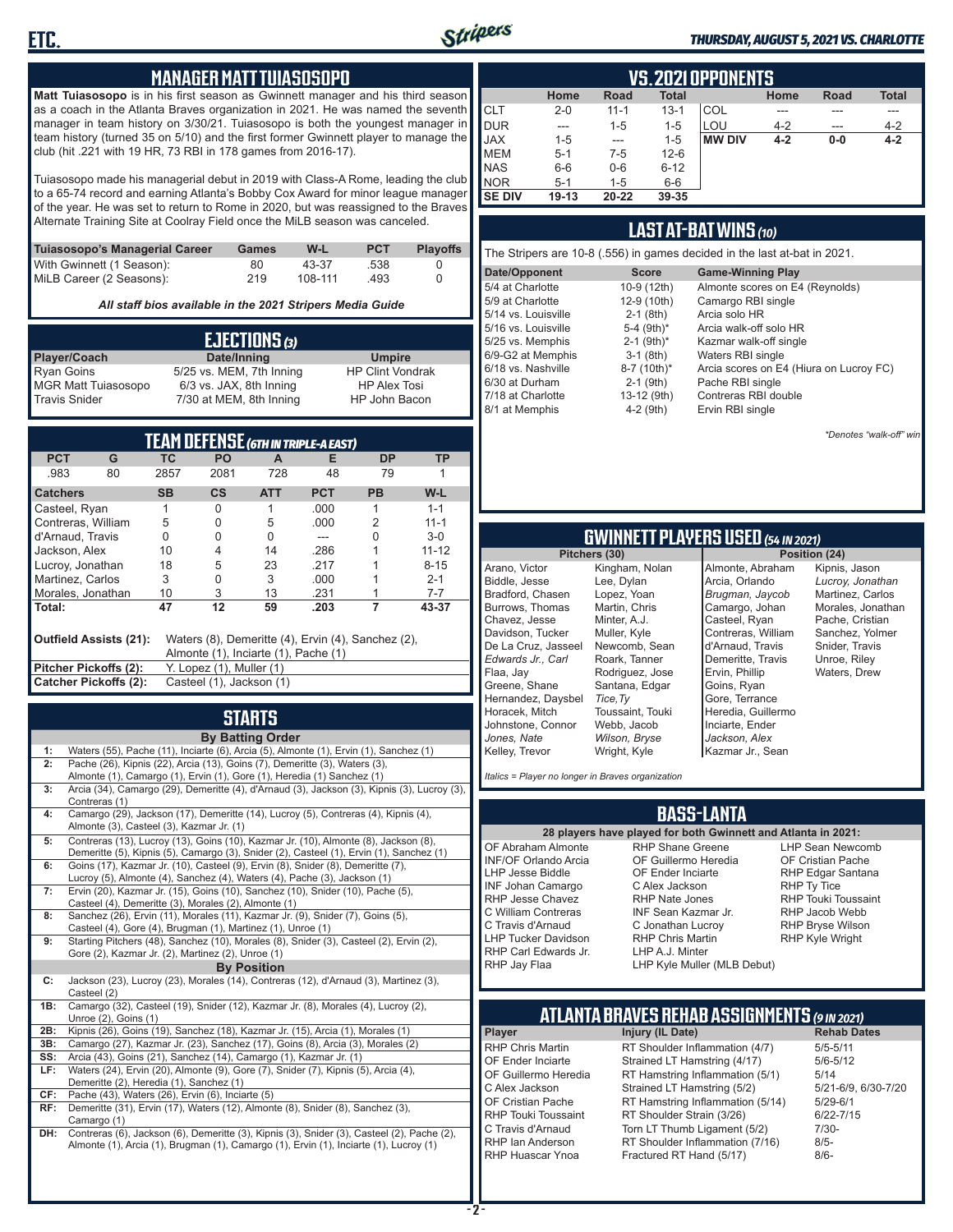### **STARTING PITCHER**



**ON BRAVES 40-MAN ROSTER**

#### *THURSDAY, AUGUST 5, 2021 VS. CHARLOTTE*

# **36****IAN ANDERSON**

| $B/T$ : | R/R | <b>BORN:</b> 5/2/98 in Rexford, New York (Age 23)                     |
|---------|-----|-----------------------------------------------------------------------|
| HT:     | 6-3 | ACQUIRED: Braves' 1st round pick (3rd overall) in 2016 June draft out |
| WT:     | 170 | of Shenendehowa High School (Clifton Park, NY)                        |

*TONIGHT'S START:* Anderson makes his first rehab start with the Stripers in game three of a six-game series vs. Charlotte ... Has been on Atlanta's 10-day injured list since 7/16 (right shoulder inflammation) ... Is 1-2 with a 6.57 ERA in five career regularseason starts with Gwinnett (all in 2019) ... Makes his first start with Gwinnett since Game 2 of the 2019 Governors' Cup Semifinals on 9/5/19 vs. Columbus (loss, 5.1 IP, 6 H, 5 ER, 1 HR, 3 BB, 4 SO in 7-3 loss).

*2021 WITH ATLANTA:* Entered the season ranked the Braves' No. 2 prospect and No. 18 in baseball by MLB.com ... Made Atlanta's Opening Day Roster for the first time ... Prior to injury, went 5-5 with a 3.56 ERA and .226 BAA in 18 starts (8 quality) ... Has five scoreless starts, including two of 7.0 IP (4/27 vs. CHC, 6/10 at PHI) ... Went 2-0 with a 2.48 ERA and .196 BAA in five April starts ... After going 4-1 with a 2.82 ERA in his first nine starts through 5/21, went 1-4 with a 4.40 ERA over his next nine starts.

*2020 SEASON:* Opened the year at the Braves' Alternate Training Site at Coolray Field ... Had his contract selected by Atlanta on 8/25 and made his MLB debut, going 3-2 with a 1.95 ERA and .172 BAA in six starts ... Won his debut start on 8/26 vs. the New York Yankees (6.0 IP, 1 H, 1 ER, 1 HR, 2 BB, 6 SO in 5-1 win, G1 of DH, solo HR by Luke Voit in 6th) ... Made four starts during his MLB Postseason debut, going 2-0 with a 0.96 ERA and .164 BAA ... Didn't allow a run over his first three Postseason starts, 10/1 vs. Cincinnati in the NLWCS (win, 6.0 IP, 2 H, 9 SO), 10/7 vs. Miami in the NLDS (win, 5.2 IP, 3 H, 8 SO), and 10/13 vs. the Los Angeles Dodgers in the NLCS (ND, 4.0 IP, 1 H, 5 SO) ... **Finished seventh in NL Rookie of the Year voting**.

*MiLB CAREER ACCOLADES:* **2018:** Florida State League Postseason All-Star (2-6, 2.52 ERA in 20 starts with Advanced-a Florida) ... **2019:** Southern League Midseason All-Star and SiriusXM MLB All-Star Futures Game selection (5-4, 2.85 ERA in 14 firsthalf starts with Double-A Mississippi) ... MiLB.com Braves Organization All-Star (8-7, 3.38 ERA in 26 starts between Mississippi and Triple-A Gwinnett.).

|              | <b>ANDERSON'S OVERALL STATS</b> |         |            |       |           |           |     |            |             |  |  |  |  |
|--------------|---------------------------------|---------|------------|-------|-----------|-----------|-----|------------|-------------|--|--|--|--|
| Year         | Team                            | W-L     | <b>ERA</b> | G/GS  | <b>HR</b> | <b>BB</b> | so  | <b>BAA</b> | <b>WHIP</b> |  |  |  |  |
| 12021        | ATLANTA (MLB)                   | $5 - 5$ | 3.56       | 18/18 | 9         | 39        | 98  | 226        | 1.25        |  |  |  |  |
|              | Gwinnett (AAA)                  | $0 - 0$ | $-1 - 1$   | 0/0   |           |           |     | ---        | 0.00        |  |  |  |  |
| MiLB Career: |                                 | 17-21   | 291        | 80/80 | 16        | 169       | 451 | 214        | 1.23        |  |  |  |  |
| MLB Career:  |                                 | $8-7$   | 3.16       | 24/24 | 10        | 53        | 139 | .213       | 1 21        |  |  |  |  |

| <b>ANDERSON'S 2021 SPLITS (WITH ATLANTA)</b> |                     |           |                       |  |  |  |  |  |  |  |  |
|----------------------------------------------|---------------------|-----------|-----------------------|--|--|--|--|--|--|--|--|
| Home:                                        | 2-1, 4.03 ERA (8G)  | Road:     | 3-4, 3.16 ERA (10G)   |  |  |  |  |  |  |  |  |
| Day:                                         | 0-3, 4.60 ERA (6G)  | Night:    | 5-2, 3.11 ERA (12G)   |  |  |  |  |  |  |  |  |
| Starter:                                     | 5-5, 3.56 ERA (18G) | Reliever: | $0-0, - -$ ERA $(0G)$ |  |  |  |  |  |  |  |  |
| Vs. LHB:                                     | .210 BAA, 5 HR      | Vs. RHB:  | .240 BAA, 4 HR        |  |  |  |  |  |  |  |  |

|         | <b>ANDERSON VS. CHARLOTTE</b> |            |   |           |     |   |    |           |           |    |  |  |  |  |
|---------|-------------------------------|------------|---|-----------|-----|---|----|-----------|-----------|----|--|--|--|--|
|         | W-L                           | <b>ERA</b> | G | <b>GS</b> | ΙP  | н | ER | <b>HR</b> | <b>BB</b> | SO |  |  |  |  |
| 2021:   | 0-0                           | $ -$       |   |           | 0.0 |   |    |           |           |    |  |  |  |  |
| Career: | $0-0$                         | $ -$       |   |           | 0.0 |   |    |           |           |    |  |  |  |  |

|             | <b>ANDERSON'S HIGHS &amp; LOWS</b> |                                   |  |  |  |  |  |  |  |  |  |
|-------------|------------------------------------|-----------------------------------|--|--|--|--|--|--|--|--|--|
|             | <b>Season</b>                      | Career (MiLB and MLB)             |  |  |  |  |  |  |  |  |  |
| IP:         | 7.0 (3x, last: 7/1 vs. NYM)        | 7.2 (8/1/18, FLA at CHA)          |  |  |  |  |  |  |  |  |  |
| SO:         | 9 (6/26 at CIN)                    | 14 (6/28/19, MIS vs. JXN)         |  |  |  |  |  |  |  |  |  |
| BB:         | 5 (7/11 at MIA)                    | 6 (2x, last: 8/30/19, GWN at DUR) |  |  |  |  |  |  |  |  |  |
| н:          | 7 (2x, last: 6/16 vs. BOS)         | 8 (5/30/17, ROM at GVL)           |  |  |  |  |  |  |  |  |  |
| ER:         | 4 (6x, last: 7/11 at MIA)          | 6 (4/23/19, MIS vs. MTG)          |  |  |  |  |  |  |  |  |  |
| Low-Hit CG: | No 9.0 IP CG                       | No 9.0 IP CG                      |  |  |  |  |  |  |  |  |  |
| Low-ER CG:  | No 9.0 IP CG                       | No 9.0 IP CG                      |  |  |  |  |  |  |  |  |  |

|            | <b>ANDERSON'S 2021 STARTS (ALL LEVELS)</b> |               |           |   |    |           |           |           |           |           |                         |              |                                                |
|------------|--------------------------------------------|---------------|-----------|---|----|-----------|-----------|-----------|-----------|-----------|-------------------------|--------------|------------------------------------------------|
| Team       | Date/Opp.                                  | <b>Result</b> | <b>IP</b> | н | R. | <b>ER</b> | <b>HR</b> | <b>BB</b> | <b>SO</b> | NP-S      | Opp. Starter            | <b>Final</b> | <b>Notes</b>                                   |
| <b>ATL</b> | 4/4 at PHI                                 | <b>ND</b>     | 5.0       | 4 |    |           |           |           |           | 88-55     | Zach Eflin              | L, 1-2       | Did not receive any runs of support.           |
| <b>ATL</b> | 4/10 vs. PHI                               | <b>ND</b>     | 5.1       | 5 | 4  | 4         | 2         |           | 6         | 89-56     | Zach Eflin              | W. 5-4       | HRs hit by Andrew McCutchen, Bryce Harper.     |
| <b>ATL</b> | 4/15 vs. MIA                               | <b>ND</b>     | 5.0       | 6 | 3  | 3         | 0         | 4         | 6         | 98-57     | <b>Trevor Rogers</b>    | W. 7-6       | Dansby Swanson hit walk-off single in 9th.     |
| <b>ATL</b> | 4/21 at NYY                                | W, 1-0        | 6.2       | 4 | 0  | $\Omega$  | 0         | 4         | 4         | 97-65     | Corey Kluber            | W. 4-1       | All 4 hits allowed were singles.               |
| <b>ATL</b> | 4/27 vs. CHC                               | W. 2-0        | 7.0       |   | 0  | $\Omega$  | 0         |           | 8         | 90-59     | Trevor Williams         | W, 5-0       | Tied MLB career high in IP (9/12/20 at WSH).   |
| <b>ATL</b> | 5/2 at TOR                                 | L. 2-1        | 4.0       | 6 | 4  | 4         | $\Omega$  | 2         | 5         | 89-56     | Ross Stripling          | $L. 2-7$     | Allowed a pair of doubles.                     |
| <b>ATL</b> | 5/8 vs. PHI                                | <b>ND</b>     | 6.0       | 6 | 3  | 3         |           | 3         |           | 94-52     | Vince Velasquez         | W, 8-7       | Braves overcame 3-run deficit to win in 12th.  |
| <b>ATL</b> | 5/15 at MIL                                | W. 3-1        | 6.0       | 2 |    |           | 0         | 4         | 4         | 110-61    | <b>Brett Anderson</b>   | W, 5-1       | Threw a professional career-high 110 pitches.  |
| <b>ATL</b> | 5/21 vs. PIT                               | W. 4-1        | 6.0       | 6 | 0  | $\Omega$  | 0         | $\Omega$  | 6         | $92 - 62$ | <b>Tyler Anderson</b>   | W. 20-1      | First start with 0 BB since 9/24/20 vs. MIA.   |
| <b>ATL</b> | 5/29 at NYM                                | L. 4-2        | 4.0       |   | 4  | 4         | 2         |           | 6         | 87-55     | Taijuan Walker          | L. 2-13      | Most hits allowed in MLB start since 9/24/20.  |
| <b>ATL</b> | 6/4 vs. LAD                                | $-4-3$        | 4.1       |   | 4  | 4         | ი         | 3         | 6         | 98-57     | Julio Urias             | L, 5-9       | LAD scored 8 runs in the 5th inning.           |
| <b>ATL</b> | 6/10 at PHI                                | <b>ND</b>     | 7.0       | 4 | 0  | $\Omega$  | $\Omega$  |           | 4         | 98-66     | Zack Wheeler            | $L, 3-4$     | PHI scored 3 runs in 10th inning for walk-off. |
| <b>ATL</b> | 6/16 vs. BOS                               | <b>ND</b>     | 4.0       |   | 4  | 4         | 0         |           | 5         | 87-57     | <b>Garrett Richards</b> | L. 8-10      | Allowed 4 doubles.                             |
| ATL        | G2, 6/21 at NYM                            | W. 5-3        | 5.1       | 3 | 0  | $\Omega$  | 0         |           | 5         | 85-50     | Jerad Eickhoff          | W, 1-0       | Ronald Acuña Jr. HR was only run in game.      |
| <b>ATL</b> | 6/26 at CIN                                | $L, 5-4$      | 6.0       | 5 | 3  | 3         |           |           | 9         | 97-60     | Luis Castillo           | L, 1-4       | Tied most MLB strikeouts (9/12/20 at WSH).     |
| <b>ATL</b> | 7/1 vs. NYM                                | <b>ND</b>     | 7.0       | 3 | 2  | 2         |           | 2         | 2         | 97-59     | Jacob deGrom            | W. 4-3       | Freddie Freeman hit walk-off single in 9th.    |
| <b>ATL</b> | 7/6 at PIT                                 | <b>ND</b>     | 5.0       | 5 |    |           | ი         | 3         | 4         | 91-56     | Chad Kuhl               | $L. 1-2$     | Pittsburgh won on a walk-off walk.             |
| <b>ATL</b> | 7/11 at MIA                                | L. 5-5        | 2.1       | 6 |    | 4         |           | 5         | 4         | 64-32     | Pablo Lopez             | L. 4-7       | Placed on 10-day IL on 7/16.                   |

|                     | <b>STRIPERS STARTING PITCHERS (11 IN 2021)</b> |            |           |               |         |                             |                            |                                                    |  |  |  |  |  |
|---------------------|------------------------------------------------|------------|-----------|---------------|---------|-----------------------------|----------------------------|----------------------------------------------------|--|--|--|--|--|
| <b>Pitcher</b>      | W-L                                            | <b>ERA</b> | <b>GS</b> | QS            |         | <b>Team W-L Run Support</b> | <b>Last Gwinnett Start</b> | <b>Final Line</b>                                  |  |  |  |  |  |
| Burrows, Thomas     | $0 - 0$                                        | 0.00       |           | 0             | $1 - 0$ | $0.00$ RPG $(0$ Tot.)       | 7/21-G1 vs. NOR (ND)       | 1.0 IP, 0 H, 1 R, 0 ER, 3 BB, 2 SO (32p/13s)       |  |  |  |  |  |
| Davidson. Tucker    | $2 - 1$                                        | 0.90       | 3         | 3             | $2 - 1$ | 5.33 RPG (16 Tot.)          | 5/23 at NAS (L)            | 6.0 IP, 1 H, 1 R, 1 ER, 1 BB, 9 SO, 1 HR (82p/51s) |  |  |  |  |  |
| De La Cruz. Jasseel | $0 - 2$                                        | 6.65       | 13        | $\Omega$      | 7-6     | 2.38 RPG (31 Tot.)          | 8/3 vs. CLT (ND)           | 3.1 IP, 6 H, 4 R, 4 ER, 1 BB, 2 SO, 1 HR (75p/49s) |  |  |  |  |  |
| Johnstone, Connor   | $1 - 6$                                        | 7.16       | 11        | $\Omega$      | $4 - 7$ | 1.82 RPG (20 Tot.)          | 7/31 at MEM (ND)           | 2.0 IP, 1 H, 0 R, 0 BB, 1 SO (27p/15s)             |  |  |  |  |  |
| Kingham, Nolan      | $0 - 3$                                        | 8.44       | 5         | $\Omega$      | $2 - 3$ | 1.40 RPG (7 Tot.)           | 7/30 at MEM (ND)           | 5.0 IP, 7 H, 5 R, 5 ER, 3 BB, 2 SO, 2 HR (94p/64s) |  |  |  |  |  |
| Muller, Kyle        | $2 - 2$                                        | 3.92       | 9         | $\mathcal{P}$ | $7-2$   | 4.22 RPG (38 Tot.)          | 7/14 at CLT (ND)           | 4.0 IP, 1 H, 0 R, 2 BB, 4 SO, 1 WP (71p/44s)       |  |  |  |  |  |
| Roark, Tanner       | $0-0$                                          | 0.00       | 2         | $\Omega$      | $2 - 0$ | 4.00 RPG (8 Tot.)           | 7/25 vs. NOR (ND)          | 3.0 IP, 1 H, 0 R, 0 BB, 3 SO, 1 HBP (32p/23s)      |  |  |  |  |  |
| Rodriguez, Jose     | $2 - 3$                                        | 7.44       | 9         | $\Omega$      | $4 - 5$ | 2.89 RPG (26 Tot.)          | 8/4 vs. CLT (W)            | 5.0 IP, 2 H, 0 R, 0 BB, 4 SO (61p/45s)             |  |  |  |  |  |
| Toussaint. Touki    | $2 - 1$                                        | 4.32       | 4         | 2             | $2 - 2$ | 3.50 RPG (14 Tot.)          | 7/13 at CLT (W)            | 6.0 IP, 3 H, 2 R, 2 ER, 3 BB, 7 SO, 1 HR (89p/54s) |  |  |  |  |  |
| Wilson, Bryse       | $4 - 2$                                        | 4.47       | 9         | 3             | $6 - 3$ | 3.00 RPG (27 Tot.)          | 7/7 vs. NAS (ND)           | 5.0 IP, 8 H, 5 R, 5 ER, 2 BB, 2 SO, 2 HR (81p/50s) |  |  |  |  |  |
| Wright, Kyle        | $3 - 4$                                        | 3.63       | 14        | 5             | $6 - 8$ | 1.86 RPG (26 Tot.)          | 8/1 at MEM (ND)            | 6.0 IP, 4 H, 2 R, 2 ER, 0 BB, 11 SO (91p/65s)      |  |  |  |  |  |
| Total:              | $16 - 24$                                      | 5.01       | 80        | 15            | 43-37   | 2.66 RPG (213 Tot.)         |                            |                                                    |  |  |  |  |  |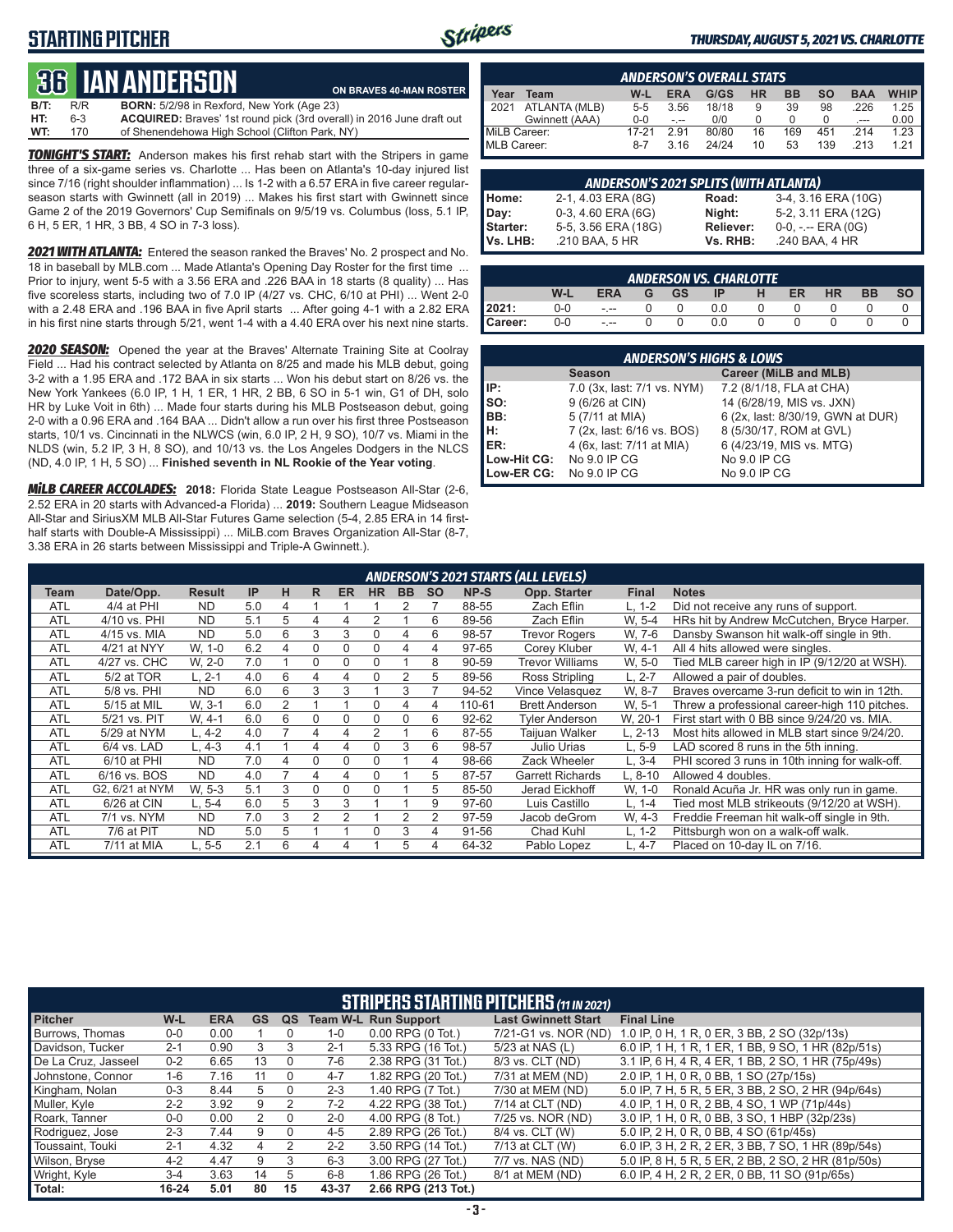### **BULLPEN**



#### *THURSDAY, AUGUST 5, 2021 VS. CHARLOTTE*

|                   | <b>STRIPERS PITCHING BREAKDOWN</b>                                        |            |           |     |     |           |           |           |            |  |  |  |  |
|-------------------|---------------------------------------------------------------------------|------------|-----------|-----|-----|-----------|-----------|-----------|------------|--|--|--|--|
|                   | W-L                                                                       | <b>ERA</b> | IP        | R   | ER  | <b>HR</b> | <b>BB</b> | <b>SO</b> | <b>BAA</b> |  |  |  |  |
| Starters:         | $16 - 24$                                                                 | 5.01       | 341.1     | 199 | 190 | 53        | 134       | 342       | .260 l     |  |  |  |  |
| <b>Relievers:</b> | $27-13$                                                                   | 3.27       | 352.1     | 144 | 128 | 40        | 130       | 412       | .221       |  |  |  |  |
| Total:            | 43-37                                                                     | 4.13       | 693.2 343 |     | 318 | 93        | 264       |           | 754.240    |  |  |  |  |
|                   | <b>Saves/Opp:</b> 17/29 (58.6%) <b>Holds: 34 IR/Scored: 54/21 (38.8%)</b> |            |           |     |     |           |           |           |            |  |  |  |  |

|                       | <b>PITCHING BY MONTH</b> |            |       |     |           |           |           |           |            |  |  |  |  |  |
|-----------------------|--------------------------|------------|-------|-----|-----------|-----------|-----------|-----------|------------|--|--|--|--|--|
|                       | W-L                      | <b>ERA</b> | IP    | R   | <b>ER</b> | <b>HR</b> | <b>BB</b> | <b>SO</b> | <b>BAA</b> |  |  |  |  |  |
| May:                  | 14-10                    | 3.50       | 211.0 | 90  | 82        | 28        | 65        | 240       | .222       |  |  |  |  |  |
| June:                 | $9 - 16$                 | 4.55       | 213.2 | 115 | 108       | 26        | 94        | 223       | 263        |  |  |  |  |  |
| July:                 | $17 - 11$                | 4.50       | 242.0 | 131 | 121       | 37        | 100       | 261       | .240       |  |  |  |  |  |
| August:<br>September: | $3-0$                    | 2.33       | 27.0  |     |           | 2         | 5         | 30        | .208       |  |  |  |  |  |

|                     | <b>RELIEF SUMMARY (CURRENT STRIPERS ONLY, GWINNETT STATS ONLY)</b> |            |    |           |            |               |              |                    |                                                         |                         |  |  |
|---------------------|--------------------------------------------------------------------|------------|----|-----------|------------|---------------|--------------|--------------------|---------------------------------------------------------|-------------------------|--|--|
| <b>Pitcher</b>      | W-L                                                                | <b>ERA</b> | G  | <b>GF</b> | <b>HLD</b> | <b>SV/OPP</b> | <b>IR/RS</b> | <b>Last Outing</b> | <b>Last Final Line</b>                                  | <b>Scoreless Streak</b> |  |  |
| Arano, Victor       | 1-1                                                                | 3.32       | 20 |           | 3          | 1/3           | 2/0          | 8/1 at MEM         | Win, 2.0 IP, 2 H, 0 R, 0 BB, 1 SO, 1 WP (19p/16s)       | 4G (5.0 IP)             |  |  |
| Biddle, Jesse (L)   | $0 - 1$                                                            | 1.93       | 19 |           | 3          | 0/1           | 7/3          | 8/4 vs. CLT        | Hold, 1.0 IP, 2 H, 0 R, 1 BB, 2 SO (24p/16s)            | 4G (4.0 IP)             |  |  |
| Bradford, Chasen    | $4 - 0$                                                            | 3.96       | 24 |           | 5          | 0/1           | 2/2          | 7/31 at MEM        | Win, 2.0 IP, 1 H, 1 R, 1 ER, 0 BB, 1 SO, 1 HR (23p/17s) | -5G                     |  |  |
| Burrows, Thomas (L) | $2 - 0$                                                            | 2.86       | 21 |           |            | 0/0           | 15/6         | 8/3 vs. CLT        | 1.0 IP, 1 H, 0 R, 1 BB, 1 SO, 1 WP (17p/9s)             | 2G (2.0 IP)             |  |  |
| De La Cruz, Jasseel | $1 - 0$                                                            | 1.93       |    |           |            | 0/0           | 0/0          | 7/10 vs. NAS       | 3.0 IP, 0 H, 0 R, 3 BB, 3 SO (49p/28s)                  | 2G (4.0 IP)             |  |  |
| Flaa, Jay           | $1 - 1$                                                            | 5.59       | 19 | 5         |            | 1/1           | 2/0          | 8/3 vs. CLT        | Win, 1.0 IP, 1 H, 0 R, 1 BB, 1 SO (19p/11s)             | 3G (3.0 IP)             |  |  |
| Horacek, Mitch (L)  | $1 - 2$                                                            | 5.14       | 12 |           |            | 0/0           | 3/3          | 7/28 at MEM        | 1.0 IP, 0 H, 0 R, 1 BB, 1 SO (13p/6s)                   | 1G (1.0 IP)             |  |  |
| Johnstone, Connor   | $2 - 0$                                                            | 1.59       |    |           |            | 0/0           | 6/3          | 8/3 vs. CLT        | 0.2 IP, 0 H, 0 R, 0 BB, 0 SO (10p/8s)                   | 2G (1.2 IP)             |  |  |
| Kelley, Trevor      | $1 - 2$                                                            | 1.75       | 22 |           | 5          | 0/2           | 4/1          | 8/3 vs. CLT        | Hold, 1.0 IP, 0 H, 0 R, 0 BB, 0 SO (14p/9s)             | 2G (2.0 IP)             |  |  |
| Lee, Dylan (L)      | $3 - 1$                                                            | 1.95       | 23 | 5         | 5          | 0/1           | 3/0          | 8/4 vs. CLT        | Hold, 1.0 IP, 0 H, 0 R, 0 BB, 1 SO (13p/9s)             | 2G (3.0 IP)             |  |  |
| Lopez, Yoan         | $3-2$                                                              | 3.57       | 18 | 5         | 3          | 0/1           | 2/2          | 8/3 vs. CLT        | Hold, 1.0 IP, 1 H, 0 R, 0 BB, 1 SO, 1 WP (13p/11s)      | 5G (5.0 IP)             |  |  |
| Minter, A.J. (L)    | $0 - 0$                                                            | 0.00       | ĥ  | 6         |            | 6/6           | 0/0          | 8/4 vs. CLT        | Save, 1.0 IP, 0 H, 0 R, 0 BB, 2 SO (12p/7s)             | 6G (6.0 IP)             |  |  |
| Newcomb, Sean (L)   | $0 - 0$                                                            | 3.86       |    | 5         |            | 1/1           | 0/0          | 8/4 vs. CLT        | 1.0 IP, 2 H, 1 R, 1 ER, 0 BB, 1 SO (17p/12s)            | $-1G$                   |  |  |
| Roark, Tanner       | $3 - 1$                                                            | 3.58       | 14 |           |            | 1/2           | 0/0          | 7/30 at MEM        | Win, 2.0 IP, 2 H, 2 R, 2 ER, 1 BB, 3 SO (40p/24s)       | $-1G$                   |  |  |
| Rodriguez, Jose     | $0 - 0$                                                            | 3.60       |    |           |            | 0/0           | 0/0          | 5/26 vs. MEM       | 1.0 IP, 2 H, 1 R, 1 ER, 0 BB, 1 SO, 1 HR (13p/10s)      | $-2G$                   |  |  |
| Webb, Jacob         | $0 - 1$                                                            | 2.45       | 18 | 15        |            | 5/5           | 0/0          | 8/3 vs. CLT        | Save, 1.0 IP, 0 H, 0 R, 1 BB, 2 SO (25p/16s)            | 6G (6.0 IP)             |  |  |

|                | <b>SCORELESS INNINGS STREAKS (10-PLUS INNINGS)</b> |                   |                       |  |  |  |  |  |  |  |  |
|----------------|----------------------------------------------------|-------------------|-----------------------|--|--|--|--|--|--|--|--|
| <b>Pitcher</b> | Length                                             | <b>Dates</b>      | <b>Stats</b>          |  |  |  |  |  |  |  |  |
| Bradford, C.   | 16.0 IP                                            | 5/7-6/13 (10G)    | 1-0, 6 H, 3 BB, 12 SO |  |  |  |  |  |  |  |  |
| Wright, K      | $12.0$ IP                                          | 5/25-6/5 (3GS)    | 1-0, 11 H, 3 BB, 8 SO |  |  |  |  |  |  |  |  |
| Roark, T.      | 11.0 IP                                            | $6/4 - 6/20$ (5G) | 1-0, 8 H, 4 BB, 11 SO |  |  |  |  |  |  |  |  |

## **54 VICTOR ARANO** *- RHP - 26 YRS - COSAMALOAPAN, MEXICO*

- **• 2021 with GWN: 5/14 vs. LOU:** Earned GWN's first save of 2021 (1.0 IP, 1 H) ... **8/1 at MEM:** Earned his first win of the year (2.0 IP, 2 H, 0 R, 1 SO in 4-2 win).
- **• 2021 with ATL:** Recalled on 5/8, but did not pitch ... Optioned on 5/10 ... DFA'd and outrighted to Gwinnett on 6/6.
- **• 2020:** Was a member of Philadelphia's 60-man player pool, but spent the entire year at the Alternate Site in Lehigh Valley ... DFA'd by the Phillies on 1/18.
- **• 2019:** Limited to just 6G with Triple-A Lehigh Valley (2-0, 0.00 ERA in 3G) and Philadelphia (1-0, 3.86 ERA in 3G) ... Was on injured list from 4/20-end of season (right elbow inflammation).
- **• Acquired:** Claimed off waivers from Philadelphia (1/22/21) ... Originally signed by the Los Angeles Dodgers as a non-drafted free agent (4/4/13).
- **• MLB Career:** 3-2, 2.65 ERA, .224 BAA, 3 SV in 73G with Philadelphia (2017-19).

### **48 JESSE BIDDLE** *- LHP - 29 YRS - PHILADELPHIA, PA*

- **• 2021 with GWN: 5/22-6/13:** Posted a 1.50 ERA (1 ER in 6.0 IP) over 6G ... **6/23- 7/17:** Had a 0.00 ERA (0 ER in 5.1 IP) and .211 BAA (4 H, 3 BB, 12 SO) over 6G.
- **• 2021 with ATL:** Had his contract selected on 4/17, pitched in 8G with the Braves (0-0, 8.44 ERA, 10 ER in 10.2 IP) ... DFA'd on 5/17, outrighted to Gwinnett on 5/19.
- **• Spring Training:** 0-0, 3.00 ERA, .257 BAA, 2 SV in 9G with Cincinnati ... Released on 3/26 after re-signing as MiLB FA on 12/11/20.
- **• 2020:** Opened the year at Cincinnati's Alternate Training Site ... Contract selected on 8/25 (0-0, 0.00 ERA, 0 ER in 0.2 IP in 1G) ... Placed on 10-day injured list on 8/29 (left shoulder impingement) and missed the remainder of the year.
- **• Acquired:** MiLB FA (4/2/21) ... Originally Philadelphia's 1st-round pick (27th overall) in 2010 out of Germantown Friends High School (Philadelphia, PA).
- **• MLB Career:** 6-2, 5.07 ERA, .261 BAA, 1 SV in 99G with ATL (2018-19, 2021), SEA (2019), TEX (2019), CIN (2020).

## **28 CHASEN BRADFORD** *- RHP - 32 YRS - LAS VEGAS, NV*

- **• 2021 with GWN: All 4 of his wins (4-0) have been 2.0-IP outings:** 5/15 vs. LOU (1 H, 0 R, 2 SO), 6/16 vs. NAS (3 H, 1 ER, 3 SO), 6/24 at NOR (0 H, 0 R, 1 BB, 3 SO), and 7/31 at MEM (2.0 IP, 1 H, 1 ER, 1 SO) ... **5/7-6/13:** Posted team-best 16.0-IP scoreless streak over 10G (6 H, 3 BB, 12 SO).
- **• 2020:** Re-signed by Seattle to an MiLB deal on 1/15, but was not included on the Mariners' 60-man player pool ... Did not play.
- **• 2019:** Split time between Seattle (0-0, 4.86 ERA, 1 SV in 12G) and Triple-A Tacoma (0-0, 6.75 ERA, 1 SV in 5G).
- **• Acquired:** MiLB FA (3/15/21) ... Originally the New York Mets' 35th round pick in 2011 out of the University of Central Florida.
- **• MLB Career:** 7-0, 3.89 ERA, .253 BAA, 1 SV in 86G with NYM, SEA (2017-19).

| PITCHER AWARDS & HONORS' |                                     |                         |  |  |  |  |  |  |  |
|--------------------------|-------------------------------------|-------------------------|--|--|--|--|--|--|--|
| <b>Pitcher</b>           | <b>Award/Date</b>                   | <b>Stats</b>            |  |  |  |  |  |  |  |
| Wilson. B.               | AAA East Pitcher of Week (6/28-7/4) | 0-0, 7.0 IP, 0 ER, 7 SO |  |  |  |  |  |  |  |

## **49 THOMAS BURROWS** *- LHP - 26 YRS - FLORENCE, AL*

- **• 2021 with GWN: Is 1-0 with a 1.17 ERA (2 ER in 15.1 IP) and .154 BAA (8 H, 9 BB, 22 SO) in 12G since 6/20** ... **6/20-7/2:** Struck out 12 over 7.0 scoreless IP (3 H, 1 BB) in 5G ... **7/15 at CLT:** Improved to 2-0 (1.0 IP, 0 H, 0 R, 0 BB, 1 SO) in 11-10 win ... **7/21-G2 vs. NOR:** Made the first start of his pro career (ND, 1.0 IP, 0 H, 1 R, 0 ER, 3 BB, 2 SO).
- **• MLB.com Prospect Rankings:** #20 (Braves Top 30).
- **• 2020:** Was an NRI to Spring Training, but not included on 60-man player pool.
- **• 2019:** Went 2-4 with a 4.42 ERA, .221 BAA, and 7 saves (7-for-9) in 43G between Double-A Mississippi and Gwinnett ... Stranded 16 of 17 inherited runners with the Stripers (94.1%) ... Won Atlanta's Bill Lucas Award for community service.
- **• Acquired:** Via trade with Seattle (1/11/17) ... Originally the Mariners' 4th-round pick in 2016 out of the University of Alabama.

### **45 JAY FLAA** *- RHP - 29 YRS - BISMARCK, ND*

- **• 2021 with GWN: 5/13-6/24:** Did not allow an ER over his first 10G (1 R in 11.0 IP, 7 H, 9 BB, 15 SO, .171 BAA) ... **7/18 at CLT:** Earned his first save with GWN, tossing 1.0 IP (1 H, 1 ER, 0 BB, 2 SO) in a come-from-behind 13-12 victory ... **8/3 vs. CLT:** Earned first win with GWN (1.0 IP, 1 H, 0 R, 1 BB, 1 SO in 4-2 win).
- **• 2021 with ATL:** From 5/23-5/30, went 0-0 with a 27.00 ERA (4 ER in 1.1 IP) in 1G Outrighted to Gwinnett on 7/13.
- **• 2021 with BAL:** Selected by Baltimore on 4/26 and made his MLB debut on 4/27 vs. the NY Yankees (1.1 IP, 2 BB, 1 SO, struck out Aaron Judge) ... Optioned on 4/28, appeared in 1G with Triple-A Norfolk (0-0, 16.20) ... DFA'd on 5/8.
- **• Spring Training:** 0-0, 3.38 ERA, .200 BAA, 0 SV in 3G with Baltimore.
- **• 2020:** Was not on Baltimore's 60-man player pool, did not play.
- **• 2019:** Went 2-5 with a 4.69 ERA, .256 BAA, and 5 SV in 40G (3 starts) between Double-A Bowie and Norfolk (2-3, 5.24 ERA, 4 SV in 29G during Triple-A debut). **• Acquired:** Claimed off waivers from Baltimore (5/11/21) ... Originally the Orioles'
- 6th-round pick in 2015 out of North Dakota State University (Fargo, ND).
- **• MLB Career:** 0-0, 13.50 ERA, .300 BAA in 2G with Baltimore, Atlanta (2021).

### **59 MITCH HORACEK** *- LHP - 29 YRS - LITTLETON, CO*

- **• 2021 Season:** Opened the year with GWN, going 1-2 with a 4.76 ERA and .250 BAA in 10G ... Was on the Development List from 5/25-5/30 and 6/2-6/15 ... Transferred to Advanced-A Rome on 7/9 and went 1-0 with a 2.25 ERA and .167 BAA in 4G ... Rejoined the Stripers on 7/20.
- **• 2020:** Signed with Minnesota, but was not on the Twins' 60-man player pool.
- **• 2019:** Pitched for both Double-A Hartford (4-0, 2.48 ERA in 34G) and Triple-A Albuquerque (1-1, 18.75 ERA in 12G) in the Colorado Rockies organization.
- **• Acquired:** MiLB FA (3/25/21) ... Originally Baltimore's 9th-round pick in 2013 out of Dartmouth College (Hanover, NH).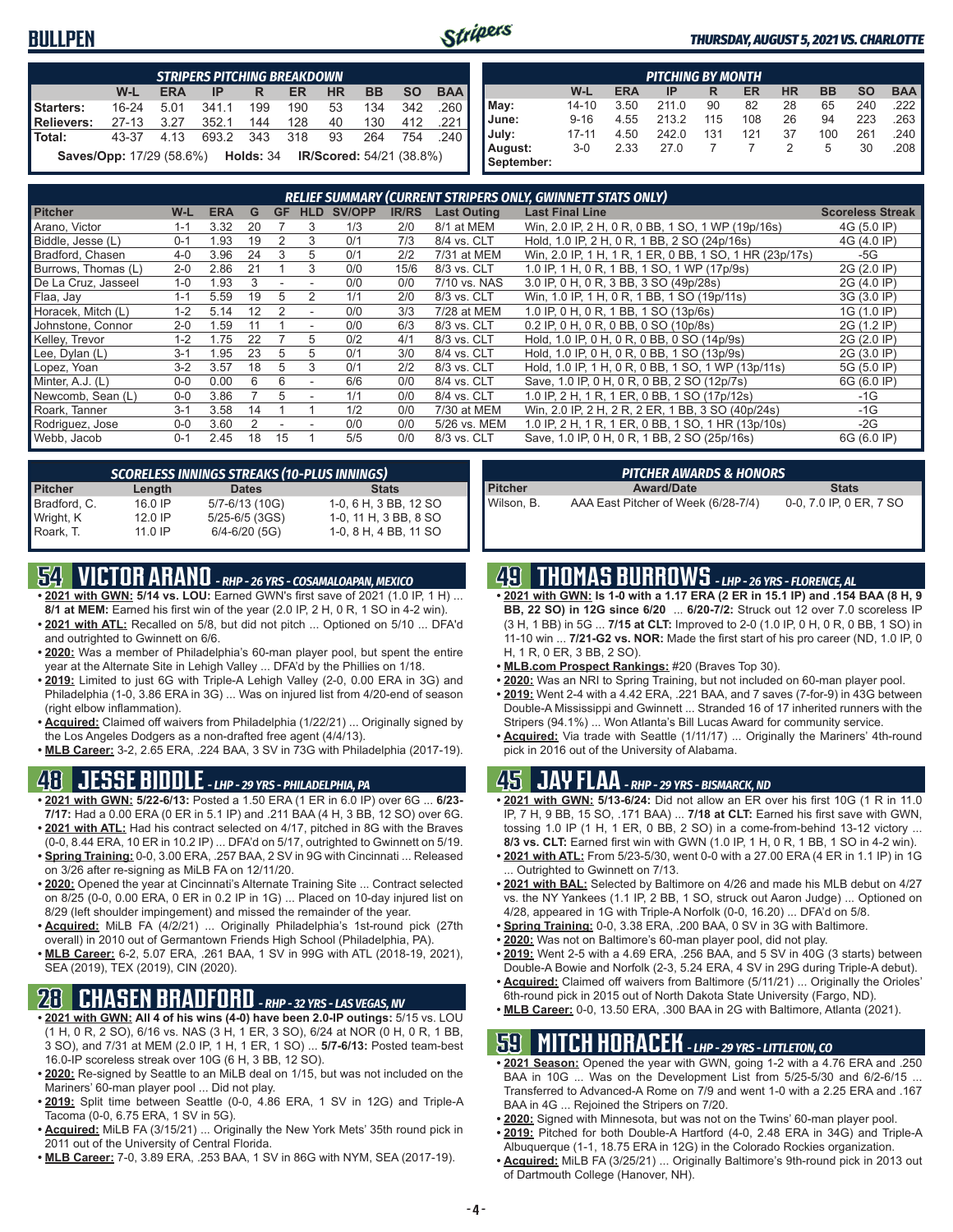## **51 CONNOR JOHNSTONE** *- RHP - 26 YRS - SAN DIEGO, CA*

- **• 2021 with GWN: Is 2-0 with a 1.59 ERA and .123 BAA in 11G in relief (1-6, 7.16 ERA, .313 BAA in 11 starts)** ... **5/4-5/8:** Threw 8.0 scoreless IP over his first 2 outings, including a 5.0-inning spot start (win, 1 H, 0 BB, 5 SO) on 5/8 at CLT.
- **• Spring Training:** 0-1, 4.76 ERA, .273 BAA, 1 SV in 6G with Atlanta (NRI).
- **• 2020:** Was an NRI to Braves Spring Training, but not on 60-man player pool.
- **• 2019:** With Double-A Mississippi and Gwinnett, went 7-4 with a 4.24 ERA, .296 BAA, and 1 SV in 35G (7 starts) ... His 7 wins ranked T-8th in the Braves org.
- **• Acquired:** Braves 21st-round pick in 2017 out of Wake Forest University.
- **• Local Product:** Played baseball at Roswell High School (Roswell, GA).

## **43 TREVOR KELLEY** *- RHP - 27 YRS - PROVIDENCE, RI*

- **• 2021 with GWN: Is 1-0 with a 0.00 ERA (1 R, 0 ER in 9.0 IP) and .069 BAA (2 H, 3 BB, 14 SO) over 8G since 7/11** ... **5/12-6/27:** Allowed runs in just 2 of 13G for a 1.72 ERA (3 ER in 15.2 IP, 13 H, 6 BB, 15 SO, .241 BAA).
- **• Spring Training:** Did not pitch in Chicago Cubs' MLB camp ... Released on 4/23. **• 2020:** Pitched in 4G with Philadelphia, going 0-0 with a 10.80 ERA ... Outrighted on 8/14 and spent the rest of the season at the Phillies Alternate Site.
- **• 2019:** In 52G with Triple-A Pawtucket, went 5-5 with a 1.79 ERA, .216 BAA, and 12 SV ... Was an International League Midseason and Postseason All-Star and a *Baseball America* Triple-A All-Star ... Led IL in appearances and was T-1st in saves ... Made MLB debut on 7/2 at Toronto and logged 10G with Boston (0-3, 8.64 ERA).
- **• Acquired:** MiLB FA (4/28/21) ... Originally Boston's 36th-round pick in 2015 out of the University of North Carolina at Chapel Hill.
- **• MLB Career:** 0-3, 9.26 ERA, .347 BAA, 0 SV in 14G with BOS (2019), PHI (2020).

## **58 DYLAN LEE** *- LHP - 27 YRS - DINUBA, CA*

- **• 2021 with GWN: Is 1-1 with a 0.00 ERA (1 R, 0 ER in 7.1 IP) and .154 BAA (4 H, 1 BB, 7 SO) in 6G since 7/18** ... **5/4 at CLT:** Earned the win in his Stripers' debut (2.0 IP, 1 H, 1 R, 0 ER, 0 BB, 3 SO in 10-9 win in 12 innings) ... **6/11 at MEM:** Recorded his first pro hit, a double (1-for-2, R) ... **5/26-7/9:** Had a 1.65 ERA (3 ER in 16.1 IP, 9 H, 2 BB, 12 SO) and .161 BAA over 12G.
- **• Spring Training:** 0-0, 0.00 ERA, 0 SV in 2G with Miami ... Released on 3/29.
- **• 2020:** Was a non-roster invite to Marlins Spring Training, but was not on Miami's 60-man player pool ... Did not play.
- **• 2019:** Logged 45G between Double-A Jacksonville (0-3, 1.91 ERA, .176 BAA, 13 SV in 32G) and Triple-A New Orleans (1-3, 4.71 ERA, .329 BAA, 0 SV in 13G).
- **• Acquired:** MiLB FA (4/15/21) ... Originally Miami's 10th-round pick in 2016 out of Cal State Fresno (Fresno, CA).

## **55 YOAN LOPEZ** *- RHP - 28 YRS - NUEVA GERONA, CUBA*

- **• 2021 with GWN:** Has a pair of wins in extra innings, 6/9-G2 at MEM (1.0 IP, 1 H, 0 R in 3-1 win in 8 innings) and 6/18 vs. NAS (1.0 IP, 2 H, 1 R, 0 ER, 1 SO in 8-7 win in 10 innings).
- **• 2021 with ARI:** Began the season on Arizona's Opening Day roster ... In 2 stints, went 0-0 with a 6.57 ERA (9 ER in 12.1 IP) and 0 SV (0-for-3) in 13G ... DFA'd on 5/20, traded to Atlanta on 5/22 and optioned to Gwinnett.
- **• Spring Training:** 1-0, 4.91 ERA, .214 BAA, 0 SV in 8G with Arizona.
- **• 2020:** In 20G with Arizona, went 0-1 with a 5.95 ERA, .269 BAA, and 2 holds.
- **• 2019:** Set MLB career highs in G (70) and holds (21), going 2-7 with a 3.41 ERA, .232 BAA, and 1 SV (1-for-4) with the D-backs.
- **• Acquired:** Via trade with Arizona in exchange for CF Deivi Estrada (5/22/21) ... Originally signed by the D-backs as a NDFA out of Cuba (1/16/15).
- **• MLB Career:** 2-8, 4.25 ERA, .252 BAA, 1 SV in 113G with Arizona (2018-21).

## **33 A.J. MINTER** *- LHP - 27 YRS - TYLER, TX*

- **• 2021 with GWN:** Optioned on 7/18 ... **Is 6-for-6 in save chances over 6G since joining the Stripers (6.0 IP, 0 H, 0 R, 3 BB, 8 SO)**.
- **• Gwinnett Career:** Has logged 43G in 3 seasons (2017, 2019, 2021), going 3-4 with a 3.48 ERA, 1.25 WHIP, .234 BAA, and 11 saves (11-for-13).
- **• 2021 with ATL:** In 42 relief appearances, is 1-4 with a 4.86 ERA (18 ER in 33.1 IP) and .264 BAA ... Had a 6.23 ERA over 7G in July before being optioned.
- **• Spring Training:** 0-0, 4.91 ERA, .344 BAA, 1 SV in 8G with Atlanta.
- **• 2020:** Posted a career-low 0.83 ERA in 22 relief outings with Atlanta, going 1-1 with a .200 BAA over 21.2 IP ... Made 5 appearances in the Postseason (1-0, 3.00 ERA, .182 BAA), including a spot start in Game 5 of the NLCS vs. the LA Dodgers (3.0 IP, 1 H, 0 R, 0 BB, 7 SO in ND, Braves lost 7-3).
- **• Acquired:** Braves' CB-B pick (75th overall) in 2015 out of Texas A&M.
- **• MLB Career:** 9-13, 3.92 ERA, .251 BAA, 20 SV in 181G with Atlanta (2017-21) ... Pitched in the 2018 and 2020 Postseasons (1-0, 2.25 ERA in 7G, 1 start).

## **34 SEAN NEWCOMB** *- LHP - 28 YRS - BROCKTON, MA*

- **• 2021 with GWN:** Has been optioned 3 times, on 5/5, 6/30, and 7/31 ... **5/6-7/3:** Struck out 8 over 3.0 scoreless IP (1 H, 1 BB) in 3G ... **7/16 at CLT:** Struck out the side in the 9th for his first save (1.0 IP, 0 H, 0 R, 1 HB).
- **• Gwinnett Career:** 5-4 with a 2.77 ERA and .205 BAA in 21G (14GS) since 2017.
- **• 2021 with ATL:** In 26G in relief, is 2-0 with a 5.68 ERA, .250 BAA, and 1 SV.
- **• 2020:** Made just 4 starts with the Braves (0-2, 11.20 ERA) ... Spent most of the year at the Alternate Training Site at Coolray Field.
- **• Acquired:** Via trade with the Los Angeles Angels in exchange for SS Andrelton Simmons (11/12/15) ... Originally the Angels' 1st-round pick (15th overall) in 2014 out of the University of Hartford (West Hartford, CT).
- **• MLB Career:** 24-23, 4.27 ERA, .243 BAA, 2 SV in 135G (57GS) with Atlanta (2017-21) ... In 6G during the 2018-19 Postseasons, went 1-0 with a 1.08 ERA.

## **57 TANNER ROARK** *- RHP - 34 YRS - WILMINGTON, IL*

- **• 2021 with GWN: 6/10 at MEM:** Tossed 2.0 innings in relief (1 H, 0 R, 1 BB, 1 SO) for first win ... **6/4-6/20:** Pitched 11.0 scoreless innings over 5G (8 H, 4 BB, 11 SO, .205 BAA) ... **7/13 at CLT:** Notched his first save since 2015 with Washington (2.0 IP, 3 H, 1 ER, 0 BB, 2 SO in 5-3 win) ... **In 2 spot starts (7/17 at CLT, 7/25 vs. NOR), is 0-0 with a 0.00 ERA (0 ER in 5.0 IP, 1 H, 2 HB, 2 BB, 6 SO)**.
- **• 2021 with ATL:** Contract selected on 6/24, but did not pitch before being optioned back to Gwinnett on 6/27.
- **• 2021 with TOR:** Was on Toronto's Opening Day roster, went 0-1 with a 6.43 ERA in 3G (1 start) ... Released by the Blue Jays on 5/3.
- **• Spring Training:** 2-1, 8.44 ERA, .295 BAA in 4 starts with Toronto.
- **• 2020:** Made 11 starts with the Blue Jays, going 2-3 with a 6.80 ERA and .309 BAA.
- **• 2019:** Went 10-10 with a 4.35 ERA and .275 BAA in 31 starts with CIN and OAK.
- **• Acquired:** MiLB FA (5/10/21) ... Originally Texas's 25th-round pick in 2008 out of the University of Illinois at Urbana-Champaign.
- **• MLB Career:** 76-68, 3.85 ERA, .254 BAA, 1 SV in 227G (184 starts) with WSH, CIN, OAK, TOR (2013-21) ... Pitched in 2014 and 2016 Postseasons with Nationals (0-1, 3.86 ERA in 3G, 1 start).

## **71 JACOB WEBB** *- RHP - 27 YRS - RIVERSIDE, CA*

- **• 2021 with GWN: Is 5-for-5 in save chances, posting a 3.60 ERA (2 ER in 5.0 IP, 4 H, 1 BB, 7 SO, 1 HB) in those outings** ... **5/26-6/9:** Struck out 5 over 5.0 IP (0 R, 2 H, 0 BB) in 5G.
- **• 2021 with ATL:** Recalled 4 times (4/7, 4/10, 6/5, 6/17) ... In 17G with the Braves, is 1-2 with a 5.29 ERA (10 ER in 17.0 IP) and a .324 BAA.
- **• Spring Training:** 1-0, 2.57 ERA, .222 BAA, 2 HLD in 7G with Atlanta ... Optioned to the Alternate Training Site in Gwinnett on 3/25.
- **• 2020:** Assigned to the Alternate Training Site on 7/19, but missed over a month with a right shoulder strain (placed on 60-day injured list on 7/20) ... Activated on 9/8 and went 0-0 with a 0.00 ERA (0 ER in 10.0 IP) and .200 BAA in 8G ... Made his MLB Postseason debut, going 0-0 with a 9.00 ERA (3 ER in 3.0 IP) in 3G.
- **• 2019:** Made his MLB debut with Atlanta, going 4-0 with a 1.39 ERA (5 ER in 32.1 IP), .205 BAA, 9 holds, and 2 saves (2-for-4) in 36G ... Also logged 10G with Gwinnett (0-1, 6.97 ERA, .225 BAA, 1 SV).
- **• Acquired:** Braves' 18th-round pick in 2014 out of Tabor College (Hillsboro, KS).
- **• MLB Career:** 5-2, 2.28 ERA, .243 BAA, 2 SV in 61G with Atlanta (2019-21).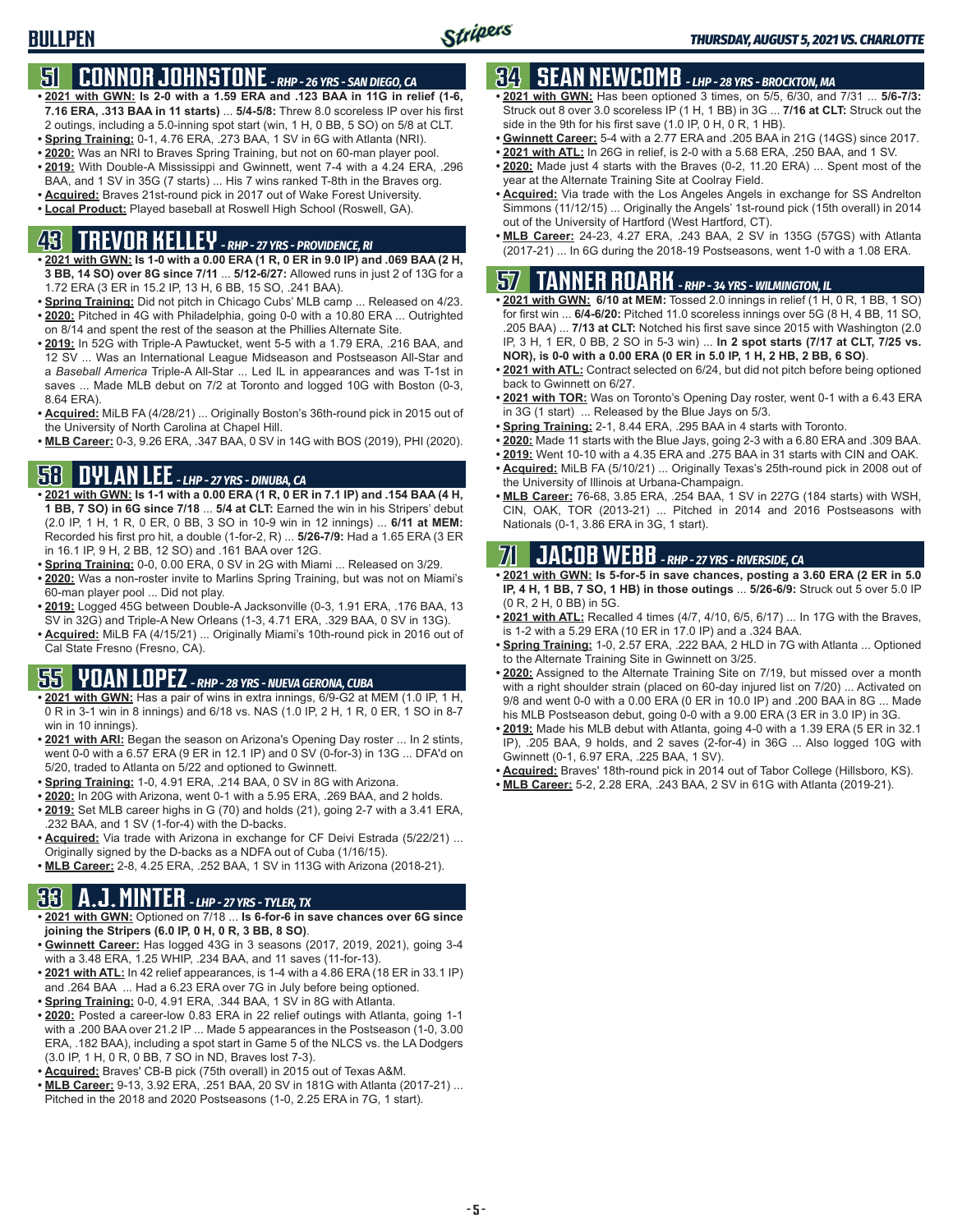| Stripers<br><b>OFFENSE</b> |                                                                                              |  |                                                           |  |  |                               |  | <b>THURSDAY, AUGUST 5, 2021 VS. CHARLOTTE</b> |  |  |  |  |  |  |       |
|----------------------------|----------------------------------------------------------------------------------------------|--|-----------------------------------------------------------|--|--|-------------------------------|--|-----------------------------------------------|--|--|--|--|--|--|-------|
| TOTAL:                     | 252, 105 HR, .771 OPS RISP:                                                                  |  | 265, 32 HR, .817 OPS RUNS/INNING: 1 2 3 4 5 6 7 8 9 X TOT |  |  |                               |  |                                               |  |  |  |  |  |  |       |
| Vs. LHP:                   | 255, 45 HR, 802 OPS RISP/20: 252, 16 HR, 799 OPS Stripers: 64 40 38 43 45 44 56 46 36 12 424 |  |                                                           |  |  |                               |  |                                               |  |  |  |  |  |  |       |
|                            | Vs. RHP: 251, 60 HR, 754 OPS LOADED: 338, 7 HR, 1.065 OPS Opponents:                         |  |                                                           |  |  | 51 44 46 42 25 42 35 26 18 14 |  |                                               |  |  |  |  |  |  | 343 I |

|               |                          |                |    |                |                          |                |                | <b>HOME RUNS</b>       |                                                   |                | <b>MULTI-GAMES</b>       |                |
|---------------|--------------------------|----------------|----|----------------|--------------------------|----------------|----------------|------------------------|---------------------------------------------------|----------------|--------------------------|----------------|
| <b>Player</b> | 1R                       | 2R             | 3R | <b>GS</b>      | Tot.                     |                |                | Off LH Off RH Team W-L | Last HR with Gwinnett (Regular Season)            | <b>Hit</b>     | <b>RBI</b>               | <b>HR</b>      |
| Almonte       | 2                        |                |    |                | 3                        |                | 2              | $3-0$                  | 5/30/21 vs. MEM, 1R (RH Connor Jones)             | 8              | 5                        |                |
| Arcia         | 10                       | 3              | ۰  | ۰              | 13                       | 6              | 7              | $7 - 4$                | 7/3/21 at DUR, 1R/Leadoff (RH Shane Baz)          | 17             | 8                        | 1              |
| Brugman       |                          |                |    |                |                          |                |                | $0 - 0$                |                                                   |                |                          |                |
| Camargo       | 4                        |                | 2  |                | 10                       | 5              | 5              | $6 - 3$                | 8/4/21 vs. CLT, 3R (RH Mike Wright Jr.)           | 21             | 10                       | 1              |
| Casteel       | $\overline{\phantom{a}}$ | $\overline{2}$ |    |                | 3                        | $\overline{2}$ |                | $2 - 1$                | 6/24/21 at NOR, GS (LH Zac Lowther)               | 6              | 5                        | ۰              |
| Contreras     | 4                        | 3              |    |                | 8                        |                | $\overline{ }$ | $7 - 1$                | 7/29/21 at MEM, 2R (RH Angel Rondon)              | $\overline{7}$ | $\overline{ }$           |                |
| d'Arnaud      |                          |                |    |                |                          |                |                | $0 - 0$                |                                                   |                | $\overline{\phantom{a}}$ |                |
| Demeritte     | $\overline{7}$           | $\overline{2}$ |    | 3              | 12                       | 6              | 6              | $11 - 1$               | 7/27/21 at MEM, 1R (LH Tyler Webb)                | 11             | 8                        | ٠              |
| Ervin         | 3                        | $\overline{2}$ |    |                | 6                        | Δ              | 2              | $4 - 2$                | 7/14/21 at CLT, 1R (LH Hunter Schryver)           |                | $\overline{ }$           |                |
| Goins         |                          |                |    |                | $\overline{2}$           |                |                | $1 - 1$                | 7/4/21 at DUR, 2R (RH Joe Ryan)                   |                | 6                        | ٠.             |
| Gore          |                          |                | ۰  | ۰              |                          |                |                | $0 - 0$                |                                                   | 3              | $\overline{\phantom{a}}$ | ٠.             |
| Heredia       |                          |                |    |                |                          |                |                | $0 - 0$                | ---                                               | ٠              | ۰                        |                |
| Inciarte      |                          |                |    |                |                          |                |                | $0 - 0$                |                                                   |                |                          |                |
| Jackson       | 4                        | 4              |    | $\overline{2}$ | 11                       | 8              | 3              | $5 - 2$                | 7/28/21, 1R (LH Matthew Liberatore), 2nd of Gm.   | 11             | 10                       | 3              |
| Kazmar Jr.    | 4                        | $\overline{2}$ |    |                | $\overline{\phantom{a}}$ | $\overline{2}$ | 5              | $4 - 3$                | 7/22/21 vs. NOR, 1R (RH Eric Hanhold)             | 6              | 5                        |                |
| Kipnis        | $\overline{2}$           | 2              |    |                | 5                        |                | 5              | $4 - 1$                | 7/14/21 at CLT, 1R (RH Ofreidy Gomez)             | 10             | $\overline{7}$           |                |
| Lucrov        |                          |                |    | ٠              | $\overline{2}$           |                | $\overline{2}$ | $1 - 1$                | 6/10/21 at MEM, 3R (RH Grant Black)               | 4              | 3                        |                |
| Martinez      |                          |                |    |                |                          |                |                | $0 - 0$                |                                                   | $\overline{2}$ |                          |                |
| Morales       |                          |                |    |                |                          |                |                | $1 - 0$                | 5/7/21 at CLT, 3R (RH Joe De Carlo)               |                |                          |                |
| Pache         | 5                        |                |    |                | 6                        | 3              | 3              | $3 - 2$                | 7/28/21 at MEM, 1R (LH Matthew Liberatore)        | 9              | 5                        | $\overline{ }$ |
| Sanchez       | 3                        |                |    |                | 5                        | 3              | 2              | $3 - 1$                | 7/30/21 at MEM, 1R (LH Connor Thomas), 2nd of Gm. | $\overline{7}$ | 5                        | $\overline{A}$ |
| Snider        | $\overline{2}$           |                | ۰  |                | 3                        |                | 3              | $3-0$                  | 7/15/21 at CLT, 2R (RH Connor Sadzeck)            | 3              | 3                        |                |
| Unroe         |                          |                |    |                |                          |                |                | $0 - 0$                | 7/19/19 vs. ROC, 1R (RH Drew Hutchison)           |                |                          |                |
| Waters        | 4                        | 2              | 2  |                | 8                        | $\Delta$       | 4              | $4 - 3$                | 7/24/21 vs. NOR, 1R (RH Eric Hanhold)             | 17             | 6                        | $\overline{A}$ |
| Total:        | 56                       | 30             | 12 | 7              | 105                      |                |                |                        |                                                   |                |                          |                |

|      |                                                           |    |                                  |    | <b>HOME RUN VARIANTS</b> |            |           |            |            |            |                |                |                | <b>PINCH HITTERS</b>                   |                |                                        |           |            |
|------|-----------------------------------------------------------|----|----------------------------------|----|--------------------------|------------|-----------|------------|------------|------------|----------------|----------------|----------------|----------------------------------------|----------------|----------------------------------------|-----------|------------|
|      | Back-to-Back Homers (2x):                                 |    |                                  |    |                          |            |           |            |            |            | Player         | AVG.           | <b>AB</b>      | н                                      | 2B             | 3B                                     | <b>HR</b> | <b>RBI</b> |
|      | Almonte (GS) / Snider, 5/7 at CLT (1st Inning)            |    |                                  |    |                          |            |           |            |            |            | Almonte        | 1.000          |                |                                        | 0              | $\Omega$                               | $\Omega$  |            |
|      | Jackson (2R) / Contreras, 7/14 at CLT (1st Inning)        |    |                                  |    |                          |            |           |            |            |            | Arcia          | $---$          | $\Omega$       | $\Omega$                               | 0              | 0                                      | $\Omega$  | 0          |
|      |                                                           |    |                                  |    |                          |            |           |            |            |            | Casteel        | .136           | 22             | 3                                      |                | $\Omega$                               |           | 4          |
|      | Back-to-Back-to-Back Homers (1x):                         |    |                                  |    |                          |            |           |            |            |            | Contreras      | .500           | $\overline{2}$ |                                        | $\Omega$       | $\mathbf 0$                            | $\Omega$  | 0          |
|      | Arcia (2R) / Camargo / Demeritte, 5/8 at CLT (6th Inning) |    |                                  |    |                          |            |           | Demeritte  | .400       | 5          | 2              |                | 0              |                                        |                |                                        |           |            |
|      |                                                           |    |                                  |    |                          |            |           |            |            |            | Ervin          | .222           | 9              | $\overline{2}$                         | $\Omega$       | $\mathbf 0$                            |           | 3          |
|      | Pinch-Hit Homers (3x):                                    |    |                                  |    |                          |            |           |            |            |            | Goins          | .000           | $\overline{2}$ | $\Omega$                               | $\Omega$       | $\mathbf 0$                            | $\Omega$  | 0          |
|      | Demeritte (1R), 5/12 vs. LOU (7th Inning)                 |    |                                  |    |                          |            |           |            |            |            | Gore           | .200           | 5              |                                        | $\Omega$       | $\mathbf 0$                            | $\Omega$  | 0          |
|      | Casteel (2R), 6/3 vs. JAX (7th Inning)                    |    |                                  |    |                          |            |           |            |            |            | Jackson        | .000           |                | $\Omega$                               | 0              | $\mathbf 0$                            | $\Omega$  | 0          |
|      | Ervin (2R), 7/7 vs. NAS (6th Inning)                      |    |                                  |    |                          |            |           |            |            |            | Kazmar Jr.     | .000           |                | $\Omega$                               | 0              | $\mathbf 0$                            | $\Omega$  | 0          |
|      | Leadoff (Game) Homers (3x):                               |    |                                  |    |                          |            |           |            |            |            | Lee            | .000           |                | $\Omega$                               | $\Omega$       | $\mathbf 0$                            | $\Omega$  | 0          |
|      | Waters (2x), 5/19 at NAS, 7/22 vs. NOR                    |    |                                  |    |                          |            |           |            |            |            | Lucrov         | .000           | 3              | $\Omega$                               | $\Omega$       | $\Omega$                               | $\Omega$  | 0          |
|      | Arcia (1x), 7/3 at DUR                                    |    |                                  |    |                          |            |           |            |            |            | <b>Morales</b> | .000           | $\overline{2}$ | $\Omega$                               | $\Omega$       | $\mathbf 0$                            | $\Omega$  | 0          |
|      |                                                           |    |                                  |    |                          |            |           |            |            |            | Pache          | .000           |                | $\Omega$                               | $\Omega$       | $\mathbf 0$                            | $\Omega$  | 0          |
|      | Walk-Off Homers (1x):                                     |    |                                  |    |                          |            |           |            |            |            | Sanchez        | .000           | 6              | $\Omega$                               | $\Omega$       | $\Omega$                               | $\Omega$  | 0          |
|      | Arcia (Solo), 5/16 vs. LOU (9th Inning)                   |    |                                  |    |                          |            |           |            |            |            | Snider         | .077           | 13             |                                        | 0              | $\mathbf 0$                            | $\Omega$  | 0          |
|      |                                                           |    |                                  |    |                          |            |           |            |            |            | Unroe          | .000           | 4              | $\Omega$                               | $\Omega$       | $\Omega$                               | $\Omega$  | $\Omega$   |
|      |                                                           |    |                                  |    |                          |            |           |            |            |            | Totals:        | .131           | 84             | 11                                     | $\overline{2}$ | 0                                      | 3         | 10         |
|      |                                                           |    |                                  |    |                          |            |           |            |            |            |                |                |                |                                        |                |                                        |           |            |
|      |                                                           |    | <b>STRIPERS BATTING BY MONTH</b> |    |                          |            |           |            |            |            |                |                |                | <b>HITTING STREAKS (10-PLUS GAMES)</b> |                |                                        |           |            |
|      | <b>AVG</b>                                                | G  | 2B                               | 3B | <b>HR</b>                | <b>RBI</b> | <b>SB</b> | <b>OBP</b> | <b>SLG</b> | <b>OPS</b> | Player         | Length/Dates   |                |                                        |                | <b>Stats</b>                           |           |            |
| May: | .254                                                      | 24 | 43                               | 2  | 36                       | 138        | 24        | .366       | .445       | .811       | Arcia          | 13G (5/4-5/18) |                |                                        |                | .393 (22-56), 4 2B, 7 HR, 17 R, 12 RBI |           |            |

|                       | <b>AVG</b> | G  | 2B | 3B | <b>HR</b> |     | RBI SB | OBP SLG OPS |      |      |
|-----------------------|------------|----|----|----|-----------|-----|--------|-------------|------|------|
| $\blacksquare$ May:   | .254       | 24 | 43 | 2  | 36        | 138 | 24     | .366        | .445 | .811 |
| June:                 | .227       | 25 | 36 | 3  | 21        | 88  | 23     | .308        | .357 | .665 |
| July:                 | .271       | 28 | 52 | 2  | 47        | 161 | 23     | .352        | .479 | .831 |
| August:<br>September: | .265       | 3  | 3  | 2  | $\sim$ 1  |     | 12 2   | .348        | .367 | .716 |

 $\mathbb{R}$ 

| <b>HITTER AWARDS &amp; HONORS</b> |                                                                             |                                           |  |  |  |  |  |  |  |
|-----------------------------------|-----------------------------------------------------------------------------|-------------------------------------------|--|--|--|--|--|--|--|
| <b>Player</b>                     | <b>Award/Date</b>                                                           | <b>Stats</b>                              |  |  |  |  |  |  |  |
| Waters<br>Contreras               | Sirius XM All-Star Futures Game (7/11)<br>AAA East Player of Week (7/13-18) | Game: 1-1, BB<br>.462, 3 2B, 3 HR, 12 RBI |  |  |  |  |  |  |  |

|           |                     | <b>THE HIND STREAKS (TO FEOS UAMES)</b> |
|-----------|---------------------|-----------------------------------------|
| Player    | <b>Length/Dates</b> | <b>Stats</b>                            |
| Arcia     | 13G (5/4-5/18)      | .393 (22-56), 4 2B, 7 HR, 17 R, 12 RBI  |
| Contreras | 13G (7/10-7/27)     | .385 (20-52), 5 2B, 7 HR, 14 R, 20 RBI  |
| Demeritte | 10G (6/2-7/21)      | .372 (16-43), 2 2B, 3 HR, 10 R, 8 RBI   |
|           |                     |                                         |
|           |                     |                                         |

| <b>ON-BASE STREAKS (15-PLUS GAMES)</b> |                |                                       |  |  |  |  |  |  |  |
|----------------------------------------|----------------|---------------------------------------|--|--|--|--|--|--|--|
| Player                                 | Length/Dates   | <b>Stats</b>                          |  |  |  |  |  |  |  |
| Camargo                                | 18G (6/18-7/8) | .303 (20-66), 6 2B, 2 HR, 7 RBI, 7 BB |  |  |  |  |  |  |  |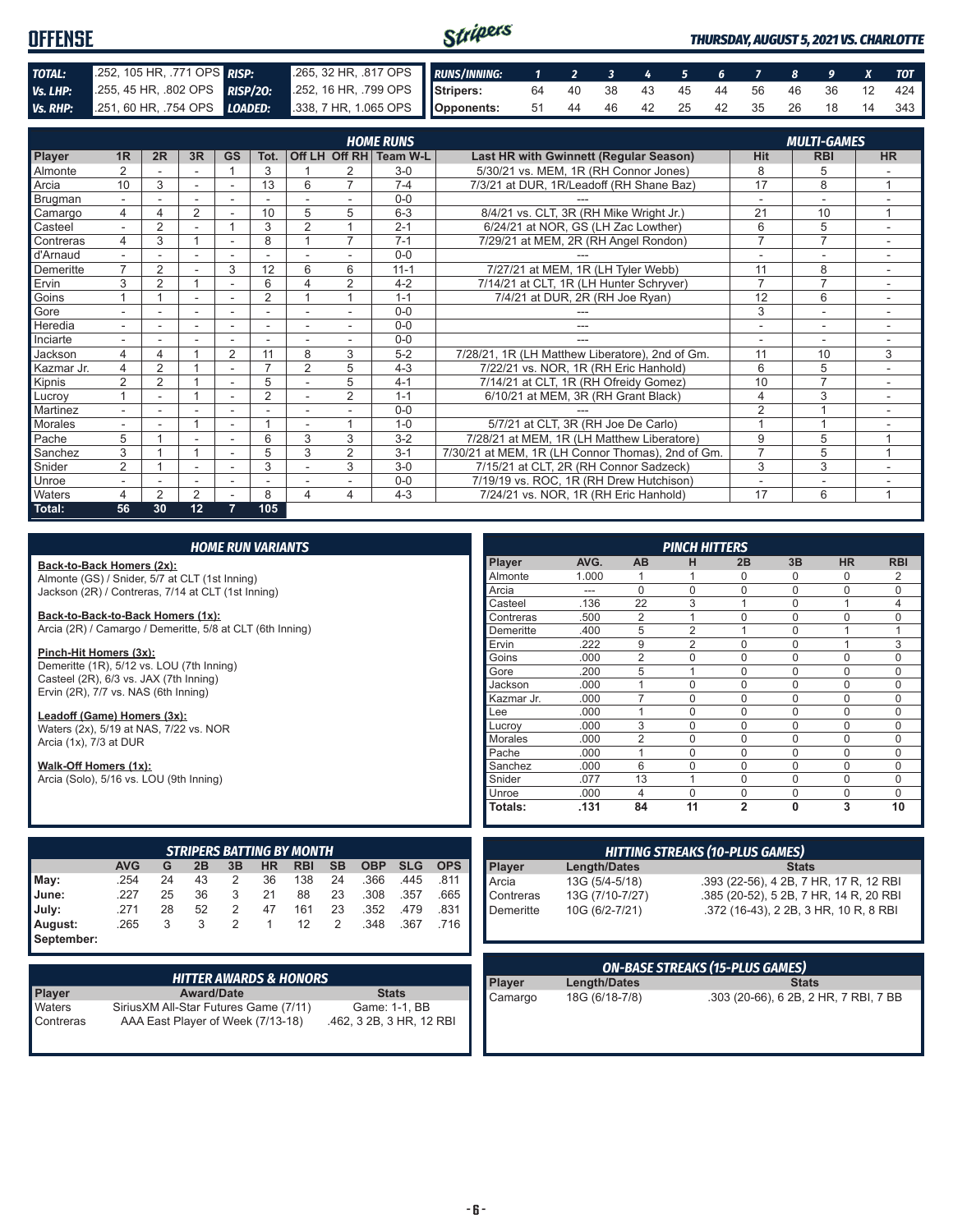## **13 ORLANDO ARCIA** *- SS - 27 YRS - ANACO, VENEZUELA*

*SEASON WITH GWN:*.306, 13 HR, 29 RBI, 5 SB, .925 OPS *HIT STREAK:* 4G (5-13)

*8/4 vs. CLT:*1-4 *SERIES:* .375 (3-8), RBI **• Leaderboard:** Entering 8/5, ranks among Triple-A East top 10 in AVG (8th, .306), SLG (9th, .545), and OPS (10th, .925).

- **• 2021 with GWN: Has reached base safely in 49 of 53G (92.5%)** ... **5/4-5/18:**  Hit safely in first 13G (.393, 7 HR, 17 R, 12 RBI, 2 SB, 1.301 OPS) ... **5/9 at CLT:** Tied GWN's single-game HR record (3-for-4, 3 HR, 4 R, 4 RBI) ... **5/16 vs. LOU:** Blasted walk-off solo HR (#7) in 9th ... **6/18 vs. NAS:** Went 3-for-5 with 3 XBH, including solo HR (#11) and game-tying double in 10th, scored walk-off run ... **6/5- 6/23:** Posted 14G on-base streak (.333, 17-for-51, 4 2B, 3 HR, 11 R, 8 RBI, 6 BB). **• 2021 with ATL:** Recalled on 7/4 ... Hit .204 (10-for-49, 1 2B, 2 HR, 5 R, 9 RBI) in
- 17G ... Optioned back to Gwinnett on 7/31. **• 2021 with MIL:** Was on Milwaukee's Opening Day roster and batted .091 (1-for-
- 11, 1 RBI) in 4G before being traded to Atlanta on 4/6 (sent to Alternate Site).
- **• 2020:** Spent 59 games with the Brewers, batting .260 (10 2B, 1 3B, 5 HR, 22 R, 20 RBI, 2 SB) ... Played in 2 Postseason games (.143, 1-for-7, 1 HR, 2 RBI).
- **• Acquired:** Via trade with Milwaukee in exchange for RHP Chad Sobotka and RHP Patrick Weigel (4/6/21) ... Originally signed by Milwaukee as a NDFA (10/22/10).
- **• MLB Career:** .242, 70 2B, 7 3B, 44 HR, 189 RBI, 40 SB in 559G with MIL, ATL (2016-21) ... Played in the Postseason from 2018-20 (.295, 4 HR, 6 RBI in 13G).

## **17 JOHAN CAMARGO** *- INF - 27 YRS - PANAMA CITY, PANAMA*

| <b>SEASON WITH GWN:</b> .321, 10 HR, 39 RBI, 0 SB, .935 OPS | <b>HIT STREAK:</b> $1G(1-4)$         |
|-------------------------------------------------------------|--------------------------------------|
| 8/4 vs. CLT: 1-4, HR, R, 3 RBI                              | <b>SERIES:</b> .143 (1-7), HR, 3 RBI |
| $\blacksquare$                                              |                                      |

**• Leaderboard:** Entering 8/5, ranks among Triple-A East top 10 in R (T-3rd, 48), AVG (4th, .321), OBP (4th, .405), H (T-6th, 75), OPS (7th, .935), TB (7th, 124).

- **• 2021 with GWN: In 43G since 6/10, hitting .348 (57-for-164, 12 2B, 2 3B, 7 HR, 30 R, 29 RBI, .983 OPS)** ... **5/4-5/22:** Hit safely in each of his first 9G (.364, 2 2B, 3 HR, 13 R, 8 RBI) ... **5/8 at CLT:** Notched his first career multi-HR game (2-for-4, 2 HR, 2 RBI) ... **6/5 vs. JAX:** Started 5-4-3 triple play, GWN's first since 5/28/19 at TOL ... **6/10 at MEM:** Homered for first time since 5/8 (2-run, #4) in 4-for-5, 2-RBI effort ... **6/18-7/8:** Posted a team-best 18G on-base streak (.303, 20-for-66, 6 2B, 2 HR, 9 R, 7 RBI, 7 BB, .387 OBP) ... **7/18 at CLT:** Hit a 2-out, 2-run HR (#8) in 9th for a 12-11 lead (GWN had trailed 11-3) ... **7/30 at MEM:** Tallied season-high 4 RBI (2-for-4, 2B, HR #9) in 8-7 win.
- **• Gwinnett Career:** Has hits in 88 of 117G (75.2%) since 2017, batting .333 (151 for-454, 32 2B, 3 3B, 19 HR, 81 R, 81 RBI, 1 SB, .942 OPS).
- **• 2021 with ATL:** In 6 stints with the Braves, batting .000 (0-for-16, 1 R) in 15G.
- **• 2020:** Made Braves' Opening Day roster and batted .200 (8 2B, 4 HR, 16 R, 9 RBI) in 35G ... Added to the NLCS roster in place of injured Adam Duvall prior to Game 2 and played in 4G (.250, 2-for-8, 1 2B, 1 RBI).
- **• Acquired:** NDFA (7/2/10) out of Panama City, Panama.
- **• MLB Career:** .257, 68 2B, 4 3B, 34 HR, 144 RBI, 2 SB in 364G with Atlanta (2017- 21) ... Played in 2018 and 2020 Postseasons (.087, 1 2B, 1 RBI in 8G).

## **9 RYAN CASTEEL** *- 1B/C - 30 YRS - CHATTANOOGA, TN*

*SEASON WITH GWN:*.233, 3 HR, 17 RBI, 0 SB, .698 OPS *HIT STREAK:* -2G (0-7) *8/4 vs. CLT:*DNP *SERIES:* .000 (0-4)

- **• 2021 with GWN: 5/15-5/18:** Had 6 RBI in 3G span, including 5/15 vs. LOU (1 for-2, GW 3-run 2B, 3 RBI) and 5/16 vs. LOU (1-for-3, HR, 2 RBI) ... **6/2 vs. JAX:** Notched pinch-hit 2-run 2B ... **6/3 vs. JAX:** Hit pinch-hit 2-run HR (#2) ... **6/24 at NOR:** Crushed game-winning grand slam (#3) in 6-2 victory (1-for-4, 4 RBI), his 2nd career slam (first since 7/20/13 with Adv-A Modesto).
- **• 2020:** Was not on the Braves' 60-man player pool ... Did not play.
- **• 2019:** Played 118G with Double-A Mississippi, batting .263 (21 2B, 2 3B, 21 HR, 73 RBI, .811 OPS) ... Ranked 2nd in the Southern League in homers and RBI, 3rd in slugging (.477) ... Was his 2nd career 20-homer season (hit 22 in 2013).
- **• Acquired:** MiLB FA (3/14/21) ... Originally Colorado's 17th-round pick in 2010 out of Cleveland State Community College (Cleveland, TN).

## **24 WILLIAM CONTRERAS** *- C - 23 YRS - PUERTO CABELLO, VZ*

- *SEASON WITH GWN:*.346, 8 HR, 25 RBI, 0 SB, 1.124 OPS *HIT STREAK:* 2G (3-8) *8/4 vs. CLT:* 1-4, 2B *SERIES:* .375 (3-8), 2B, 2 RBI
- **• 2021 with GWN: Leads Triple-A East in HR (T-1st, 8), RBI (25), and SLG (.731) since joining GWN on 7/8** ... **Has hit safely in 18 of 21G during his Triple-A debut (.346, 27-for-78, 6 2B, 8 HR, 18 R, 25 RBI, 1.124 OPS)** ... **7/13-7/18:** Named Triple-A East Player of the Week (.462, 12-for-26, 3 2B, 3 HR, 7 R, 12 RBI, 1.440 OPS) ... **7/10-7/27:** Posted a 13G hitting streak, tied for GWN's longest this year (.385, 20-for-52, 5 2B, 7 HR, 14 R, 20 RBI, 1.333 OPS).
- **• 2021 with ATL:** On the Braves' Opening Day roster ... Hit .204 (3 2B, 1 3B, 7 HR, 16 R, 21 RBI, .666 OPS) in 44G through 7/6 ... Optioned on 7/7.
- **• 2020:** Spent most of the year at the Alternate Training Site at Coolray Field ... Recalled by Atlanta for his MLB debut on 7/24 ... Hit .400 (4-for-10, 1 2B, 1 RBI) in 4G before being optioned on 7/29.
- **• Bloodlines:** Older brother is Chicago Cubs' C Willson Contreras.
- **• Acquired:** NDFA (2/1/15) out of Puerto Cabello, Venezuela.
- **• MLB Career:** .217, 4 2B, 1 3B, 7 HR, 22 RBI, 0 SB in 48G with Atlanta (2020-21).

### **14 TRAVIS d'ARNAUD** *- C - 32 YRS - LONG BEACH, CA*

*SEASON WITH GWN:*.000, 0 HR, 0 RBI, 0 SB, .222 OPS *HIT STREAK:* -3G (0-7) *8/4 vs. CLT:*DNP *SERIES:* .000 (0-4)

- **• MLB Rehab:** Joined Gwinnett on a rehab assignment on 7/30 ... Has been on Atlanta's 60-day IL since 5/2 (tore left thumb ligament, had surgery).
- **• 2021 with ATL:** Prior to the injury on 5/1 at TOR, batted .220 (18-for-82, 4 2B, 2 HR, 5 R, 11 RBI, .594 OPS) in 23G with the Braves.
- **• 2020:** Won his first NL Silver Slugger Award, batting .321 (88-for-165, 8 2B, 9 HR, 19 R, 34 RBI, .919 OPS) in 44G with Atlanta ... In 12G during the Postseason, hit .286 (12-for-42, 2 2B, 2 HR, 4 R, 10 RBI, .856 OPS).
- **• Bloodlines:** Is the second d'Arnaud to play for Gwinnett, joining his brother Chase (played 22G in 2016, hit .255 with 6 2B, 1 3B, 1 HR, 4 RBI, 7 SB).
- **• Acquired:** MLB FA (11/24/19) ... Originally Philadelphia's 1st-round pick (37th overall) in 2007 out of Lakewood High School (Lakewood, CA).
- **• MLB Career:** .251, 93 2B, 5 3B, 74 HR, 276 RBI, 2 SB in 567G with NYM, LAD, TB, ATL (2013-21) ... Has appeared in the Postseason 3 times (2015 with NYM, 2019 with TB, 2020 with ATL), batting .207, 3 2B, 5 HR, 10 R, 19 RBI in 32G.

### **12 TRAVIS DEMERITTE** *- OF - 26 YRS - NEW YORK, NY*

*SEASON WITH GWN:*.307, 12 HR, 34 RBI, 5 SB, 1.062 OPS *HIT STREAK:* -1G (0-3) *8/4 vs. CLT:*0-3 *SERIES:* .286 (2-7)

- **• 2021 with GWN: In 17G since returning from the IL on 7/13, batting .306 (19 for-62, 2 2B, 6 HR, 15 R, 19 RBI, 4 SB, 1.023 OPS)** ... **5/4 at CLT:** Tallied 5 RBI (3-for-6, HR) to set GWN Opening Night record ... **6/2-7/21:** Posted 10G hitting streak (.372, 16-for-43, 2 2B, 3 HR, 10 R, 8 RBI, 1.041 OPS) ... **6/10-7/10:** Was on the IL ... **7/18 at CLT:** Notched season-high 4 hits (4-for-5, 3 R, 2 RBI, SB) ... **7/17- 7/25:** Hit 3 grand slams in 7G span (7/17 at CLT, 7/23 vs. NOR, 7/25 vs. NOR), raising his career total to 6 (4 with GWN) ... **7/27 at MEM:** Homered for 3rd straight game, GW solo blast (#12) in 1-0 win.
- **• Gwinnett Career:** In 140G since 2019, batting .292 (140-for-479, 39 2B, 2 3B, 32 HR, 101 R, 107 RBI, 9 SB, .979 OPS) with the Stripers.
- **• 2020:** Hit .172 with 1 2B, 4 RBI in 18G with Detroit ... DFA'd on 2/5/21.
- **• 2019:** Made his Triple-A debut with Gwinnett and was an IL All-Star (.286, 20 HR, 73 RBI, .944 OPS in 96G) ... Has 1 of the 9 20-HR seasons in GWN history ... Traded to Detroit on 7/31, made his MLB debut (.225, 3 HR, 10 RBI in 48G).
- **• Acquired:** Off Waivers from Detroit (2/12/21) ... Originally Texas' 1st-round pick (30th overall) in 2013 out of Winder-Barrow High School (Winder, GA).
- **• MLB Career:** .217, 8 2B, 2 3B, 3 HR, 14 RBI, 3 SB with Detroit (2019-20).

### **18 PHILLIP ERVIN** *- OF - 29 YRS - MOBILE, AL*

*SEASON WITH GWN:*.212, 6 HR, 24 RBI, 11 SB, .678 OPS *HIT STREAK:* 4G (6-13) *8/4 vs. CLT:*2-3, R, SB *SERIES:* .571 (4-7), 3B, RBI, SB

- **• 2021 with GWN: 6/2 vs. JAX:** Hit decisive 3-run HR (#1) and tallied season-high 4 RBI (1-for-4, R) ... **6/13 at MEM:** Belted game-tying 2-run HR (#2) with 2 outs in the 9th of an eventual 7-6 loss (1-for-3, 1 R, 2 RBI) ... **7/7 vs. NAS:** Clubbed game-tying 2-run pinch-hit HR (#5, 1-for-1, 2 RBI) ... **8/1 at MEM:** Lined GWRBI single with 2 outs in 9th inning in 4-2 win (1-for-2, RBI).
- **• 2020:** Between Cincinnati and Seattle, hit .149 with 3 2B, 4 RBI, 1 SB in 37G ... DFA'd by the Reds (8/28), Mariners (12/16), and Chicago Cubs (2/20/21).
- **• Acquired:** Off waivers from the Chicago Cubs (2/22/21) ... Originally Cincinnati's 1st-round pick (27th overall) in 2013 out of Samford University (Homewood, AL).
- **• MLB Career:** .247, 26 2B, 8 3B, 17 HR, 68 RBI, 15 SB in 237G with CIN, SEA (2017-20) ... Talled 7 of his 8 career triples in 2019 (ranked 7th in NL).

## **8 RYAN GOINS** *- INF - 33 YRS - TEMPLE, TX*

*SEASON WITH GWN:*.257, 2 HR, 25 RBI, 2 SB, .692 OPS *HIT STREAK:* -2G (0-6) *8/4 vs. CLT:*DNP *SERIES:* .--- (0-0)

- **• 2021 with GWN: 5/4 at CLT:** Hit Gwinnett's first HR of the season (solo, 2-for-5, RBI) ... **5/12 vs. LOU:** Set season highs for hits (3-for-4) and RBI (3) ... **6/18-6/29:** Posted season-best 8G hitting streak (.400, 10-for-25, 1 2B, 3 R, 6 RBI) ... **7/4 at DUR:** Homered for the first time since Opening Night (2-run, #2, 1-for-4, 2 RBI).
- **• Tokyo Olympics:** Was on GWN's Temporary Inactive List while playing for Mexico in this year's Olympics ... Hit .250 (1-for-4, R, RBI) in 2G (MEX went 0-2).
- **• Triple-A Career:** Has played for BUF (2013-16), LHV (2018), CLT (2019), and GWN (2021) ... Was teammates with MGR Matt Tuiasosopo in 2014 with BUF.
- **• Spring Training:** .391, 2 2B, 0 HR, 5 RBI, 0 SB, .960 OPS in 16G with Atlanta.
- **• 2020:** Played in 14G with the Chicago White Sox, batting .000 (0-for-9, 4 R) ... Spent most of the year at the Alternate Training Site in Schaumburg, IL.
- **• Acquired:** MiLB FA (2/25/21) ... Originally Toronto's 4th-round pick in 2009 out of Dallas Baptist University (Dallas, TX).
- **• MLB Career:** .228, 71 2B, 12 3B, 22 HR, 158 RBI in 555G with TOR, KC, CWS (2013-20) ... Played for TOR in 2015-16 Postseasons (.146, 1 HR, 5 RBI in 14G).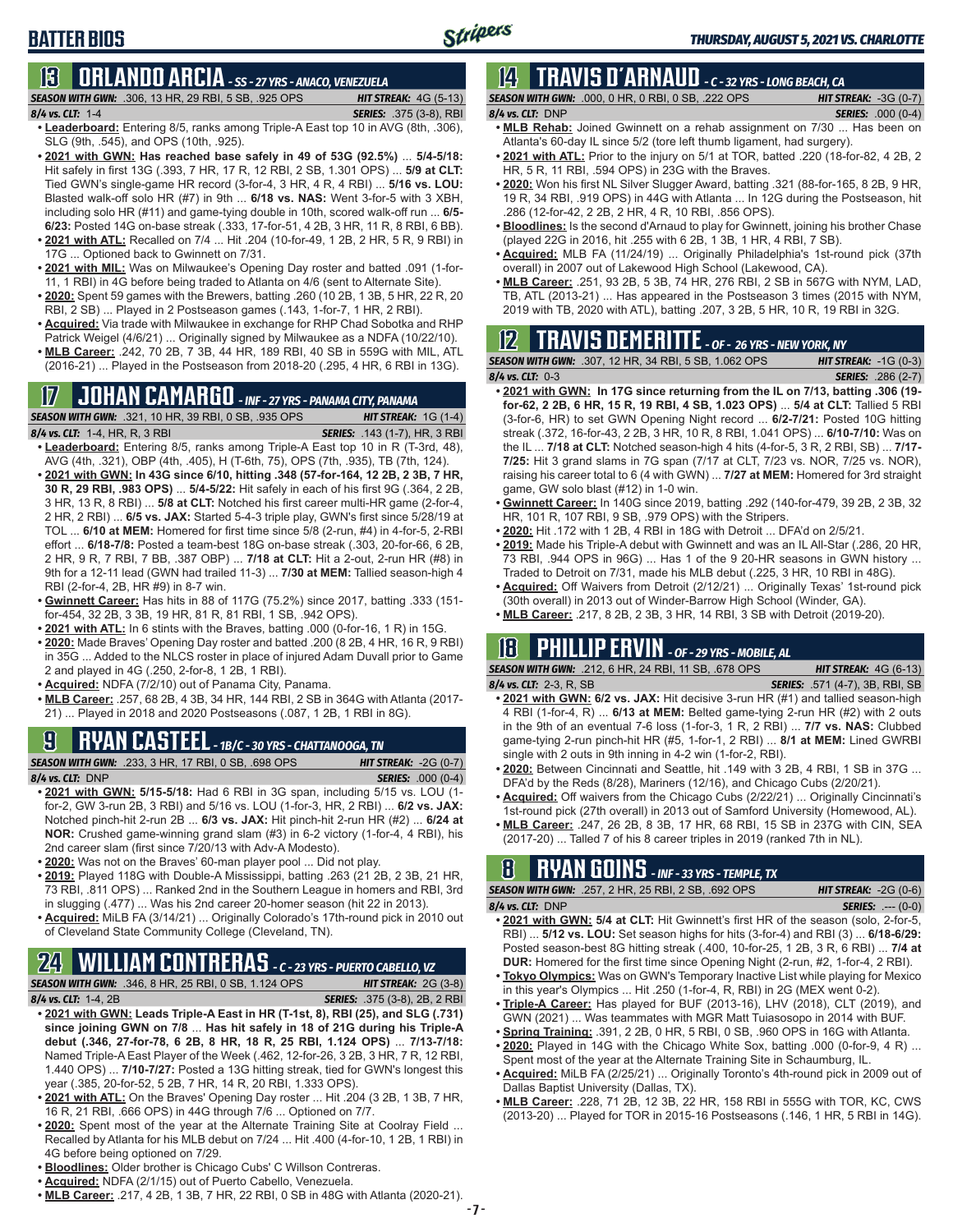## **5 TERRANCE GORE** *- OF - 30 YRS - MACON, GA*

*SEASON WITH GWN:*.267, 0 HR, 0 RBI, 14 SB, .797 OPS *HIT STREAK:* -3G (0-8) *8/4 vs. CLT:*DNP *SERIES:* .--- (0-0)

Stripers

- **• Leaderboard:** Entering 8/5, ranks among Triple-A East top 10 in SB (T-8th, 14). **• 2021 with GWN:** Is 14-for-16 (87.5%) in stolen base attempts over 30G, has a pair of 2-steal games (5/18 at NAS, 6/18 vs. NAS) ... **6/9-G2 at MEM:** Stole 3rd and scored winning run in 8th inning of 3-1 victory ... **7/10 vs. NAS:** Notched seasonhigh 3 hits (3-for-3, 2B, R).
- **• 2020:** Logged 2G in his lone season with the Los Angeles Dodgers (0 PA).
- **• Acquired:** MiLB FA (2/18/21) ... Originally Kansas City's 20th-round pick in 2011 out of Gulf Coast Community College (Panama City, FL).
- **• MLB Career:** .224, 2 2B, 1 3B, 0 HR, 1 RBI, 40 SB in 102G with KC, CHC, LAD (2014-20) ... Played in the Postseason with KC (2014-15) and CHC (2018), going 0-for-2 with 3 R, 5 SB ... Won World Series with the Royals in 2015.

## **4 SEAN KAZMAR JR.** *- INF - 37 YRS - VALDOSTA, GA*

*SEASON WITH GWN:*.212, 7 HR, 21 RBI, 3 SB, .639 OPS *HIT STREAK:* 1G (1-4) *8/4 vs. CLT:*DNP *SERIES:* .--- (0-0)

- **• Hits Record: On 7/31 at MEM, passed Larry Whisenton (657) for the Atlanta Braves Triple-A career hits record with his 658th (single, 1-for-4)**.
- **• Gwinnett Career:** Batting .264 (658-for-2489, 134 2B, 12 3B, 44 HR, 300 R, 291 RBI, 26 SB) in 724G over 8 seasons ... Leads in career G, AB, H, TB (948), 2B, R, RBI ... Ranks 2nd in career 3B (12) ... Ranks 3rd in career HR (44).
- **• 2021 with GWN: 5/25 vs. MEM:** Lined a walk-off single in the 9th for a 2-1 win, his first career walk-off RBI with GWN ... **7/8-G1 vs. NAS:** Passed Joey Terdoslavich for 3rd on GWN career HR list (#42, 1-for-3, 2 RBI) ... **7/22 vs. NOR:** Passed Damon Hollins for 2nd on ATL Triple-A hits list (#649, 2-for-3, HR, 2 RBI) ... **7/28 at MEM:** Notched his 999th and 1,000th career Triple-A hits (2-for-5, R).
- **• 2021 with ATL:** Contract selected on 4/17, has spent 2 stints with Atlanta (4/17- 4/23, 5/4-5/7), going 0-for-2 ... Pinch hit on 4/17 at the Chicago Cubs, marking his first MLB appearance in 4,589 days since 9/23/08 with San Diego ... The last player with a bigger gap between MLB appearances was Ralph Winegarner (13 years, 14 days between 6/23/36 with CLE and 7/7/49 with STL).
- **• Acquired:** MiLB FA (12/7/20) ... Originally San Diego's 5th-round pick in 2004 out of the College of Southern Nevada.
- **• MLB Career:** .195, 1 2B, 0 3B, 0 HR, 2 RBI in 22G with San Diego (2008) and Atlanta (2021).

## **20 JONATHAN MORALES** *- C - 26 YRS - ARROYO, PUERTO RICO*

*SEASON WITH GWN:*.128, 1 HR, 7 RBI, 0 SB, .319 OPS *HIT STREAK:* -2G (0-9) *8/4 vs. CLT:*DNP *SERIES:* .--- (0-0)

- **• 2021 with GWN: 5/7 at CLT:** Tied his single-game career high with 5 RBI, going 2-for-6 with a 3-run HR (#1) in the 9th.
- **• 2020:** Spent entire year at Braves Alternate Site in Gwinnett (no MLB debut) ... Played for Caguas of the Puerto Rican Winter League (.394, 3 HR, 9 RBI in 13G), earning PWL Postseason All-Star honors.
- **• 2019:** Hit .240 (13 2B, 2 HR, 27 R, 25 RBI) in 80G between Double-A Mississippi and Gwinnett ... Logged 1 game during the IL Playoffs (0-for-1, BB).
- **• Acquired:** Braves' 25th-round pick in 2015 out of Miami-Dade Community College.

### **15 CRISTIAN PACHE** *- OF - 22 YRS - SANTO DOMINGO CENTRO, D.R.*

*SEASON WITH GWN:*.238, 6 HR, 22 RBI, 5 SB, .704 OPS *HIT STREAK:* 3G (4-13) *8/4 vs. CLT:* 1-4, R *SERIES:* .333 (3-9), 2B

- **• MLB.com Prospect Ranks:** #1 (Braves Top 30), #9 (Top 100).
- **• 2021 with GWN: 5/29-6/1:** Assigned to rehab (right hamstring inflammation), played 1G before being activated/optioned on 6/2 ... **6/5 vs. JAX:** Went 3-for-6 with 2 doubles, including game-tying 2-run double in 9th ... **6/10 at MEM:** Tallied his first career multi-HR game (3-for-5, 2 HR, 3 R, 4 RBI) ... **6/30 at DUR:** Notched last-AB GWRBI single in 9th for 2-1 win (2-for-3, 2B, RBI) ... **7/21 vs. NOR:** Homered in both games of a DH (#3-4, 2-for-6, 2 R, 2 RBI) ... **7/8-7/28:** Hit .286 (18-for-63, 1 2B, 4 HR, 16 R, 11 RBI, 3 SB, .858 OPS) in 17G.
- **• 2021 with ATL:** On Atlanta's Opening Day roster for the first time ... Hit .111 (3 2B, 1 HR, 6 R, 4 RBI) in 22G ... Placed on IL twice, on 4/14 and 5/14 ... Was at the Alternate Training Site from 4/24-4/30.
- **• 2020:** Spent most of the year at the Alternate Training Site ... Made his MLB debut on 8/21 vs. Philadelphia (1-for-4) ... Played just 2G during regular season (.250) ... Also made MLB Postseason debut (.182, 1 2B, 1 HR, 4 R, 4 RBI in 12G).
- **• 2019:** Between Mississippi (104G) and Gwinnett (26G), hit .277 (36 2B, 9 3B, 12 HR, 63 R, 61 RBI, 8 SB, .802 OPS) in 130G ... Named a Southern League Postseason All-Star and MLB All-Star Futures Game participant.
- **• Acquired:** NDFA (7/4/15) out of Santo Domingo Centro, D.R.
- **• MLB Career:** .119, 3 2B, 0 3B, 1 HR, 4 RBI, 0 SB in 24G with Atlanta (2020-21).

## **2 YOLMER SANCHEZ** *- INF - 29 YRS - MARACAY, VENEZUELA*

*SEASON WITH GWN:*.202, 5 HR, 22 RBI, 4 SB, .606 OPS *HIT STREAK:* 2G (3-7) *8/4 vs. CLT:*1-4 *SERIES:* .429 (3-7), RBI

- **• 2021 with GWN: 5/7 at CLT:** Went 3-for-5 with 3 runs, 3 RBI and GWN's first triple of the year ... **6/9-G2 at MEM:** Stole home as part of a double-steal with Drew Waters, scored tying run in 3-1 win (1-for-2, R, SB) ... **6/16 vs. NAS:** After going 30G without a homer, launched his 1st of the year (3-run, 1-for-2, 3 RBI) ... **7/28 at MEM:** Hit a game-tying 2-run HR (#3) with 2 outs in 9th of 8-7 loss ... **7/30 at MEM:** Recorded 2nd career multi-HR game (1st since 5/2/15, CLT vs. SWB), hitting 2 solo shots (#4-5) including GW blast in 8th for 8-7 win (2-for-3, 3 R, 2 RBI).
- **• 2020:** Played 11G with the Chicago White Sox, batting .313 (3 2B, 1 HR, 1 RBI, 1.164 OPS) ... Made his MLB Postseason debut in the ALWCS (1G, no at-bat).
- **• Acquired:** MiLB FA (3/31/21) ... Originally a NDFA with Chi. White Sox (5/29/09). **• MLB Career:** .245, 113 2B, 24 3B, 32 HR, 215 RBI, 30 SB in 657G with the Chi.
- White Sox (2014-20) ... Won an AL Gold Glove in 2019 (.987 FPCT at 2B).

## **26 TRAVIS SNIDER** *- OF/INF - 33 YRS - KIRKLAND, WA*

| <b>SEASON WITH GWN: .180, 3 HR, 10 RBI, 1 SB, .637 OPS</b> | <b>HIT STREAK:</b> $-1G(0-3)$ |
|------------------------------------------------------------|-------------------------------|
| $8/4$ vs. CLT: 0-3                                         | <b>SERIES: .000 (0-3)</b>     |

- **• 2021 with GWN: 6/18 vs. NAS:** Homered for the first time since 5/7 at CLT, a solo shot (#2) as part of 6-run comeback in 8-7 win (1-for-3, 2 RBI) ... **7/15 at CLT:** Blasted go-ahead 2-run HR (#3) in 8th of 11-10 win (1-for-4, 2 RBI) ... **7/31 at MEM:** Delivered GW 2-run double in 2-1 win (1-for-4, 2 RBI).
- **• 2020:** Signed by Miami on 7/24 and reported to the Marlins' Alternate Training Site in Jupiter, FL, but was released on 8/27 and did not reach the Majors.
- **• 2019:** Played for Triple-A Reno in Arizona's system (.294, 22 2B, 4 3B, 11 HR, 41 RBI, 3 SB, .899 OPS in 93G).
- **• Acquired:** MiLB FA (2/26/21) ... Originally Toronto's 1st-round pick (14th overall) in 2006 out of Henry M. Jackson High School (Mill Creek, WA).
- **• MLB Career:** .244, 100 2B, 7 3B, 54 HR, 212 RBI, 22 SB in 630G with TOR, PIT, BAL (2008-15) ... Played for PIT in Postseason from 2013-15 (1-for-4 in 3G).

## **11 Drew WATERS** *- OF - 22 YRS - ATLANTA, GA*

| <b>SEASON WITH GWN: .255, 8 HR, 27 RBI, 17 SB, .775 OPS</b>                                                                                                                                                                                                                                                                                                                                                                                                                                | <b>HIT STREAK:</b> $-1G(0-1)$ |
|--------------------------------------------------------------------------------------------------------------------------------------------------------------------------------------------------------------------------------------------------------------------------------------------------------------------------------------------------------------------------------------------------------------------------------------------------------------------------------------------|-------------------------------|
| 8/4 vs. CLT: $0-1$ , R, 3 BB                                                                                                                                                                                                                                                                                                                                                                                                                                                               | <b>SERIES:</b> .000 (0-1)     |
| $\blacksquare$ $\blacksquare$ $\blacksquare$ $\blacksquare$ $\blacksquare$ $\blacksquare$ $\blacksquare$ $\blacksquare$ $\blacksquare$ $\blacksquare$ $\blacksquare$ $\blacksquare$ $\blacksquare$ $\blacksquare$ $\blacksquare$ $\blacksquare$ $\blacksquare$ $\blacksquare$ $\blacksquare$ $\blacksquare$ $\blacksquare$ $\blacksquare$ $\blacksquare$ $\blacksquare$ $\blacksquare$ $\blacksquare$ $\blacksquare$ $\blacksquare$ $\blacksquare$ $\blacksquare$ $\blacksquare$ $\blacks$ |                               |

- **• Leaderboard:** Entering 8/5, ranks among Triple-A East top 10 in SB (T-4th, 17), R (T-5th, 46), and 2B (T-10th, 17).
- **• MLB.com Prospect Ranks:** #2 (Braves Top 30), #24 (Top 100 Prospects).
- **• 2021 with GWN: Ranks T-2nd in Triple-A East in XBH since 7/1 (17), batting .296 (32-for-108, 11 2B, 1 3B, 5 HR, 25 R, 17 RBI, 5 SB, .922 OPS)** ... **5/15-6/10:** Hit .316 (25-for-79, 4 2B, 3 HR, 16 R, 9 RBI, 6 SB, .906 OPS) in 21G ... **5/18 at NAS:** Recorded first career multi-HR game (3-for-5, 2 HR, 3 RBI) and became the first GWN player to homer from both sides of the plate since Mel Rojas Jr. (7/7/16 at CLT) ... **5/19 at NAS:** Fell a triple shy of the cycle in first 4-hit game at Triple-A (4-for-5, 2B, HR, 2 R, 2 RBI, 2 SB) ... **6/9-G2 at MEM:** Lined RBI single in 8th (2 for-3, R, RBI) for last-at-bat 3-1 win ... **7/2-7/18:** Posted 13G on-base streak (.357, 20-for-56, 8 2B, 1 3B, 2 HR, 14 R, 10 RBI, 4 SB).
- **• Futures Game:** Played for the NL Team in the 2021 SiriusXM All-Star Futures Game on 7/11 at Coors Field (1-for-1, BB) ... Was the 7th active Gwinnett player selected to the game (1st since RHP Touki Toussaint in 2018).
- **• 2020:** Spent entire year at Braves Alternate Site in Gwinnett (no MLB debut).
- **• 2019:** Hit .309 (40 2B, 9 3B, 7 HR, 80 R, 52 RBI, 16 SB) in 134G with Double-A Mississippi and Gwinnett ... Won Southern League Batting Title (.319, best in MIS history) and Most Valuable Player (1st in MIS history) ... Ranked among MiLB top 5 in doubles (T-3rd, 40) and hits (5th, 163).
- **• Acquired:** Braves' 2nd-round pick in 2017 out of Etowah High School (Woodstock, GA) ... Named Gatorade Georgia Baseball Player of the Year in 2017.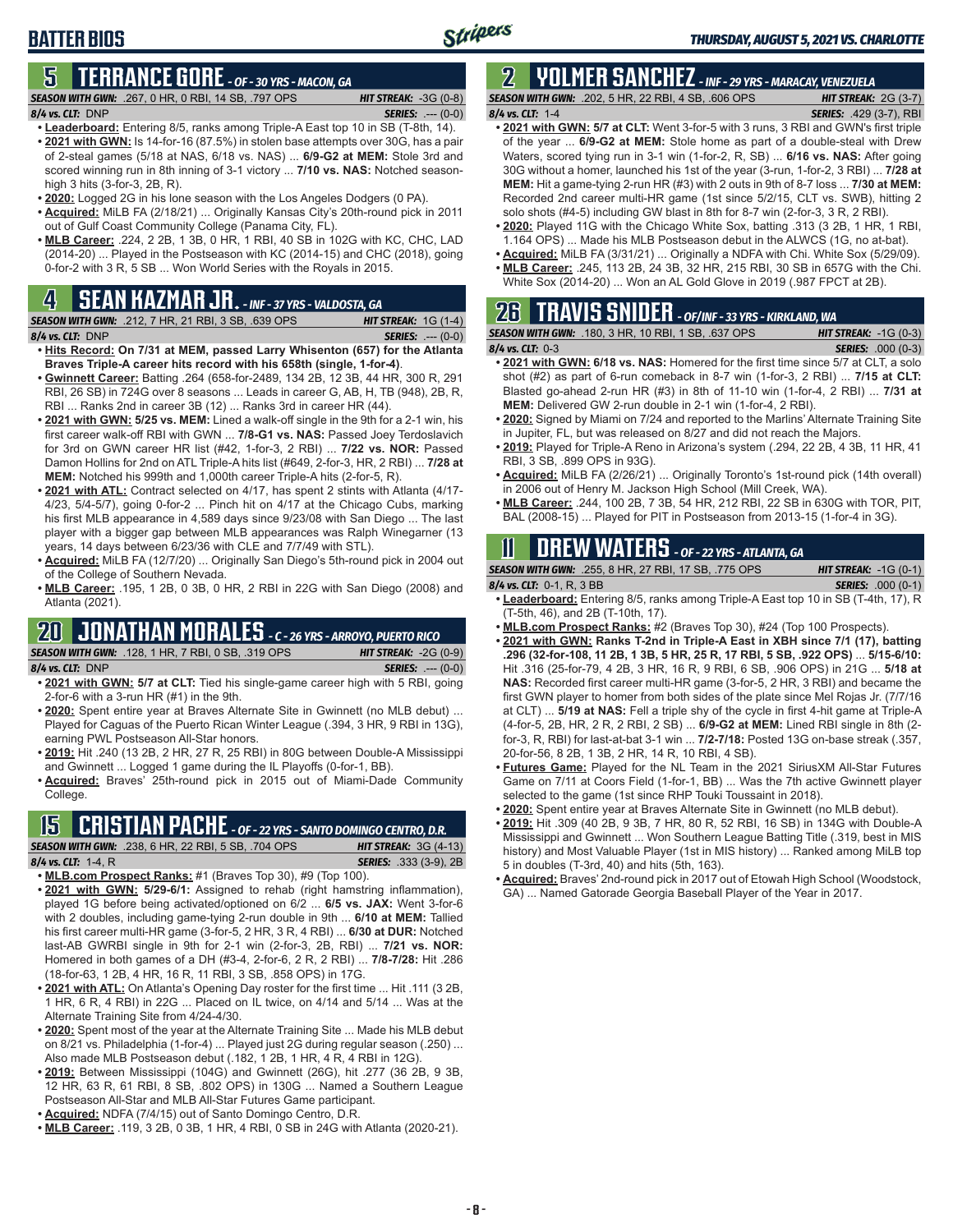### **SEASON SUMMARY**



### **TEAM HIGHS & LOWS**

| <b>OFFENSE:</b>  |  |
|------------------|--|
|                  |  |
|                  |  |
|                  |  |
|                  |  |
|                  |  |
|                  |  |
|                  |  |
|                  |  |
|                  |  |
|                  |  |
|                  |  |
|                  |  |
|                  |  |
|                  |  |
|                  |  |
|                  |  |
|                  |  |
| <b>PITCHING:</b> |  |
|                  |  |
|                  |  |
|                  |  |
|                  |  |
|                  |  |
|                  |  |
|                  |  |
|                  |  |
|                  |  |
|                  |  |

#### **DEFENSE:**

| Most Double Plays Turned, Game  3 (5x, last: 7/16 at Charlotte) |  |
|-----------------------------------------------------------------|--|
|                                                                 |  |
|                                                                 |  |
|                                                                 |  |
|                                                                 |  |
|                                                                 |  |

## **TEAM MISCELLANEOUS**

| Largest Blown Lead (Loss) 3 Runs (3x, last: 7/4 at Durham, 3-0, 4-5) |
|----------------------------------------------------------------------|
|                                                                      |
|                                                                      |
|                                                                      |
|                                                                      |
|                                                                      |
|                                                                      |
|                                                                      |
|                                                                      |
|                                                                      |

### **INDIVIDUAL HIGHS & LOWS**

| <b>HITTING (GAME):</b> |                                                                   |
|------------------------|-------------------------------------------------------------------|
|                        | Hits ……………………………………………………………4 (7x, last: Waters, 7/29 at Memphis) |
|                        |                                                                   |
|                        |                                                                   |
|                        |                                                                   |
|                        |                                                                   |
|                        |                                                                   |
|                        |                                                                   |
|                        |                                                                   |
|                        |                                                                   |
|                        |                                                                   |
|                        |                                                                   |
|                        |                                                                   |
|                        |                                                                   |
|                        |                                                                   |

#### **PITCHING (GAME):**

#### **DEFENSE (GAME):**

### **STREAKS**

#### **OFFENSIVE (LONGEST IN 2021 ONLY):**

#### **PITCHING (LONGEST IN 2021 ONLY):**

### **LAST TIME IT HAPPENED (GWINNETT REGULAR-SEASON HISTORY)**

#### **INDIVIDUAL OFFENSE:**

|                                                        | Homers, Both Sides of Plate  Drew Waters (5/18/21 at Nashville)            |
|--------------------------------------------------------|----------------------------------------------------------------------------|
|                                                        |                                                                            |
|                                                        |                                                                            |
|                                                        | Back-to-Back-to-Back Homers  Arcia/Camargo/Demeritte (5/8/21 at Charlotte) |
|                                                        |                                                                            |
|                                                        |                                                                            |
|                                                        |                                                                            |
|                                                        |                                                                            |
|                                                        |                                                                            |
|                                                        |                                                                            |
|                                                        |                                                                            |
|                                                        |                                                                            |
|                                                        |                                                                            |
|                                                        | 7-Game Multi-Hit Streak…Tyler Pastornicky (4/10/13-4/16/13)                |
|                                                        |                                                                            |
| <b>INDIVIDUAL PITCHING:</b><br>0.0 Inning Dorfoot Camp | Nover                                                                      |
|                                                        |                                                                            |

| 9.0-Inning No-Hitter (Solo)Todd Redmond (5/28/10 at Louisville)                 |
|---------------------------------------------------------------------------------|
| 9.0-Inning No-Hitter (Comb.)  Wooten/Marksberry/Ramirez (6/30/16 at Louisville) |
|                                                                                 |
|                                                                                 |
|                                                                                 |
| 21 Consecutive Saves Converted Jairo Asencio (9/6/09-8/8/11)                    |
| 25.0-Inning Scoreless Streak Stephen Marek, 25.1 IP (6/6/10-8/2/10)             |
|                                                                                 |

#### **TEAM OFFENSE:**

| <b>TEAM PITCHING:</b> |  |
|-----------------------|--|
|                       |  |
|                       |  |
|                       |  |
|                       |  |
|                       |  |
|                       |  |
|                       |  |
|                       |  |
|                       |  |

#### **TEAM DEFENSE:**

| . |                                                                    |
|---|--------------------------------------------------------------------|
|   | Turn a Triple Play 6/5/21 vs. Jacksonville (Camargo-Kipnis-Snider) |
|   |                                                                    |

| TEAM MISCELLANEOUS: |  |
|---------------------|--|
|                     |  |
|                     |  |